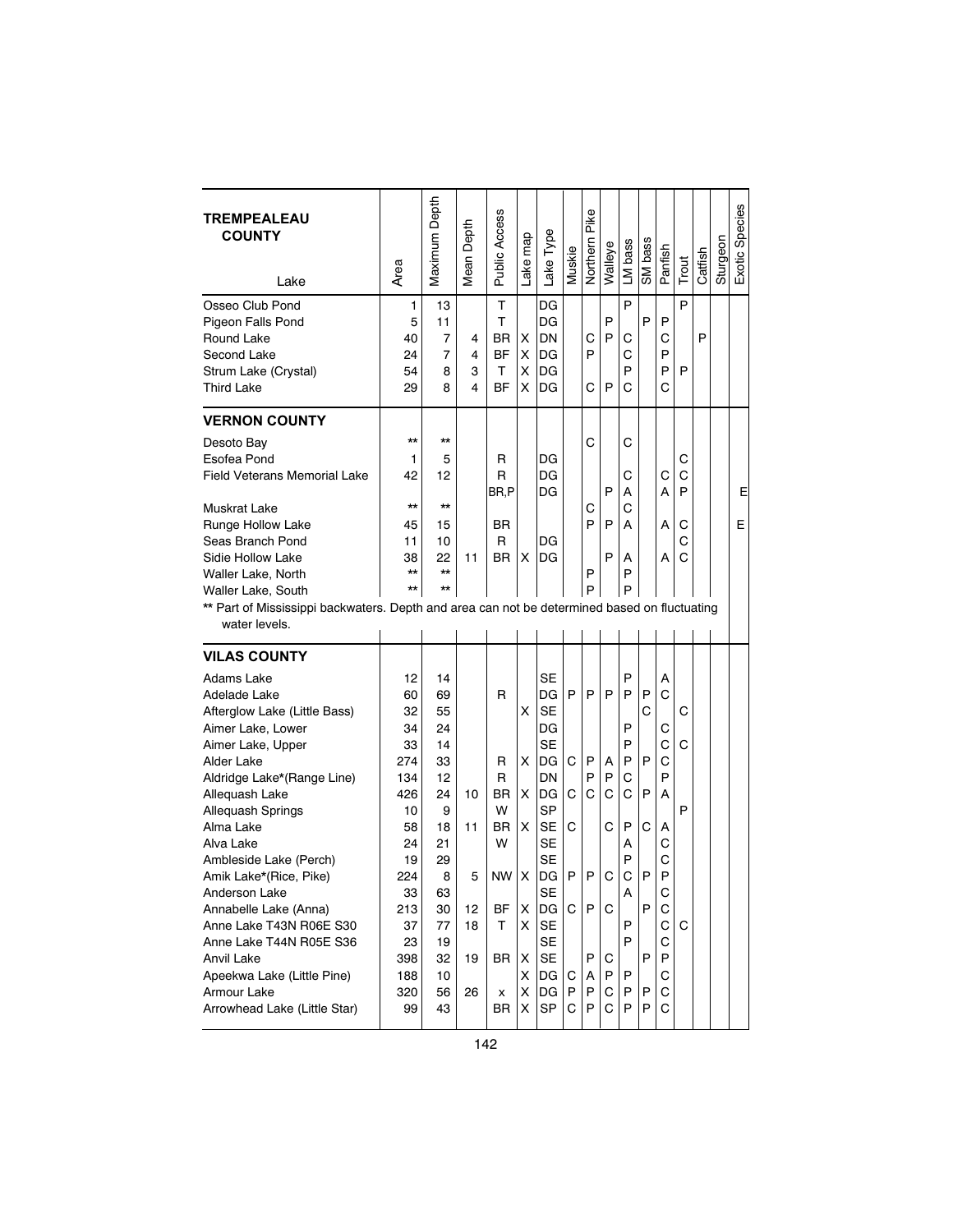| <b>VILAS COUNTY</b><br>continued |       | Maximum Depth | Mean Depth | <b>Public Access</b> |          |           |        | Pike        |         |         |         |         |       |         |          | Exotic Species |
|----------------------------------|-------|---------------|------------|----------------------|----------|-----------|--------|-------------|---------|---------|---------|---------|-------|---------|----------|----------------|
|                                  |       |               |            |                      |          |           |        |             |         |         |         |         |       |         |          |                |
| Lake                             | Area  |               |            |                      | Lake map | Lake Type | Muskie | Northern    | Walleye | LM bass | SM bass | Panfish | Trout | Catfish | Sturgeon |                |
|                                  |       |               |            |                      |          |           |        |             |         |         |         |         |       |         |          |                |
| Aspen Lake (Bass)                | 19    | 11            |            | W                    |          | <b>SE</b> |        |             |         | P       |         | C       |       |         |          |                |
| Aurora Lake (Rice)               | 94    | 4             |            | <b>BR</b>            |          | DG        |        | P           |         | P       |         | P       |       |         |          |                |
| Averill Lake (Mud)               | 71    | 5             |            | NW                   | X        | DG        | P      | P           | P       | P       |         | C       |       |         |          |                |
| Baker Lake T41N R09E S02         | 36    | 21            |            | BR                   |          | SP        |        | P           |         | P       |         | Ć       |       |         |          |                |
| Baker Lake T41N R11E S15         | 20    | 12            |            |                      |          | SE        |        | P           |         | P       |         |         |       |         |          |                |
| <b>Ballard Lake</b>              | 505   | 25            | 9          | BR                   | X.       | DG        | C      |             | C       | С       | P       | С       |       |         |          |                |
| <b>Balsam Lake</b>               | 13    | 9             |            | W                    |          | <b>SE</b> |        |             |         |         |         |         |       |         |          |                |
| Bambi Lake                       | 6     | 19            |            | W                    |          | <b>SE</b> |        |             |         |         |         | P       |       |         |          |                |
| Basin Lake (WI-4 Acres)          | 10    | 6             |            |                      |          | <b>SP</b> |        |             |         |         |         |         |       |         |          |                |
| Bass Lake                        | 266   | 15            |            |                      |          | SP        | P      | P           | P       | С       |         | С       |       |         |          |                |
| <b>Battine Lake</b>              | 38    | 44            |            |                      |          | <b>SE</b> |        |             |         | C       |         | P       |       |         |          |                |
| Bear Lake                        | 76    | 30            |            |                      |          | SP        | С      |             | С       |         | С       | А       |       |         |          |                |
| <b>Bear Springs</b>              | 22    |               |            | W                    |          |           |        |             |         |         |         |         |       |         |          |                |
| <b>Beatrice Lake</b>             |       |               |            |                      |          |           |        |             |         |         |         |         |       |         |          |                |
| T40N R11E S20                    | 3     | 11            |            |                      |          | SE        |        |             | P       |         |         | С       |       |         |          |                |
| <b>Beatrice Lake</b>             |       |               |            |                      |          |           |        |             |         |         |         |         |       |         |          |                |
| T44N R05E S18                    | 21    | 68            |            |                      |          | SE        |        |             | P       |         |         | С       |       |         |          |                |
| Beaver Lake T40N R08E S13        | 7     | 12            |            | W                    |          | SE        |        |             |         | С       |         |         |       |         |          |                |
| Beaver Lake T43N R07E S14        | 68    | 20            |            |                      |          | DG        |        | P           | P       | P       | P       | С       |       |         |          |                |
| <b>Belle Lake</b>                | 53    | 30            |            |                      |          | SE        | P      | C           | P       | P       |         | P       |       |         |          |                |
| Bena Lake (Ben)                  | 11    | 17            |            |                      |          | SP        |        |             |         | P       |         | P       |       |         |          |                |
| <b>Benedict Lake</b>             | 26    | 14            |            | BR                   |          | <b>SE</b> |        |             |         | С       |         | C       |       |         |          |                |
| <b>Bennett Lake</b>              | 12    | 17            |            |                      |          | <b>SE</b> |        |             |         |         |         | P       |       |         |          |                |
| Benny Lake (Ben)                 | 33    | 23            |            |                      |          | <b>SE</b> |        |             |         | P       |         | P       |       |         |          |                |
| Benson Lake                      | 28    | 15            |            | W                    |          | DG        | P      | C           | P       | P       | P       | С       |       |         | P        |                |
| <b>Big Arbor Vitae Lake</b>      | 1,090 | 41            | 18         | BR                   | X        | DG        | A      |             | A       | С       |         | C       |       |         |          |                |
| Big Bateau Lake (WI-3 Acres)     | 230   |               |            |                      |          | <b>SE</b> |        |             |         | P       | С       | С       |       |         |          |                |
| <b>Big Crooked Lake</b>          |       |               |            |                      |          |           |        |             |         |         |         |         |       |         |          |                |
| T41N R05E S15                    | 384   | 87            | 23         |                      | X        | DG        | С      |             | P       | С       | P       | С       |       |         |          |                |
| <b>Big Crooked Lake</b>          |       |               |            |                      |          |           |        |             |         |         |         |         |       |         |          |                |
| T42N R07E S06                    | 682   | 34            |            |                      |          | DG        | С      |             | A       | P       | С       | P       | P     |         |          |                |
| Big Donahue Lake                 | 92    | 28            |            |                      |          | SE        |        |             | P       | С       |         | С       |       |         |          |                |
| <b>Big Gibson Lake</b>           | 116   | 15            |            | т                    |          | <b>SE</b> | P      |             | P       | P       |         | C       |       |         |          |                |
| <b>Big Hurst Lake</b>            | 48    | 44            |            | W                    |          | SE        |        |             | P       | P       |         | P       |       |         |          |                |
| <b>Big Kitten Lake</b>           | 55    | 22            | 9          | <b>NW</b>            | X        | DG<br>Ing | C      |             | C       | P       | P       | C       |       |         |          |                |
| Big Lake T42N R06E S04           | 835   | 61            |            | <b>BR</b>            | X        |           | C.     | P           | C       | P       | C       | C       |       |         |          |                |
| Big Lake T43N R08E S24           | 771   | 30            | 13         | BR                   | х        | DG        | С      | C           | Α       | P       | C       | C       |       |         |          |                |
| <b>Big Muskellunge Lake</b>      | 930   | 70            | 26         | BR                   | X        | $\sf SE$  | C      | $\mathsf P$ | С       | С       | P       | С       |       |         |          |                |
| <b>Big Portage Lake</b>          | 638   | 40            | 18         | BR                   | X        | SE        |        |             | С       | P       | С       | P       |       |         |          |                |
| <b>Big Sand Lake</b>             | 1,408 | 65            | 16         | BR                   | X        | DG        | C      | P           | С       | P       | С       | A       |       |         |          | E.             |
| <b>Big St Germain Lake</b>       | 1,617 | 42            | 21         | BR                   | x        | DG        | С      | С           | С       | Ρ       | P       | С       | P     |         |          |                |
| <b>Bills Lake</b>                | 73    | 25            |            |                      | X        | <b>SE</b> |        |             |         | P       |         | Ρ       |       |         |          |                |
| <b>Birch Lake</b>                | 528   | 45            |            | BR                   | X        | DG        | С      | P           | С       | С       | С       | С       |       |         |          |                |
| Bittersweet Lake (Crooked)       | 104   | 31            |            | т                    |          | <b>SE</b> |        | С           |         | С       |         | C       |       |         |          |                |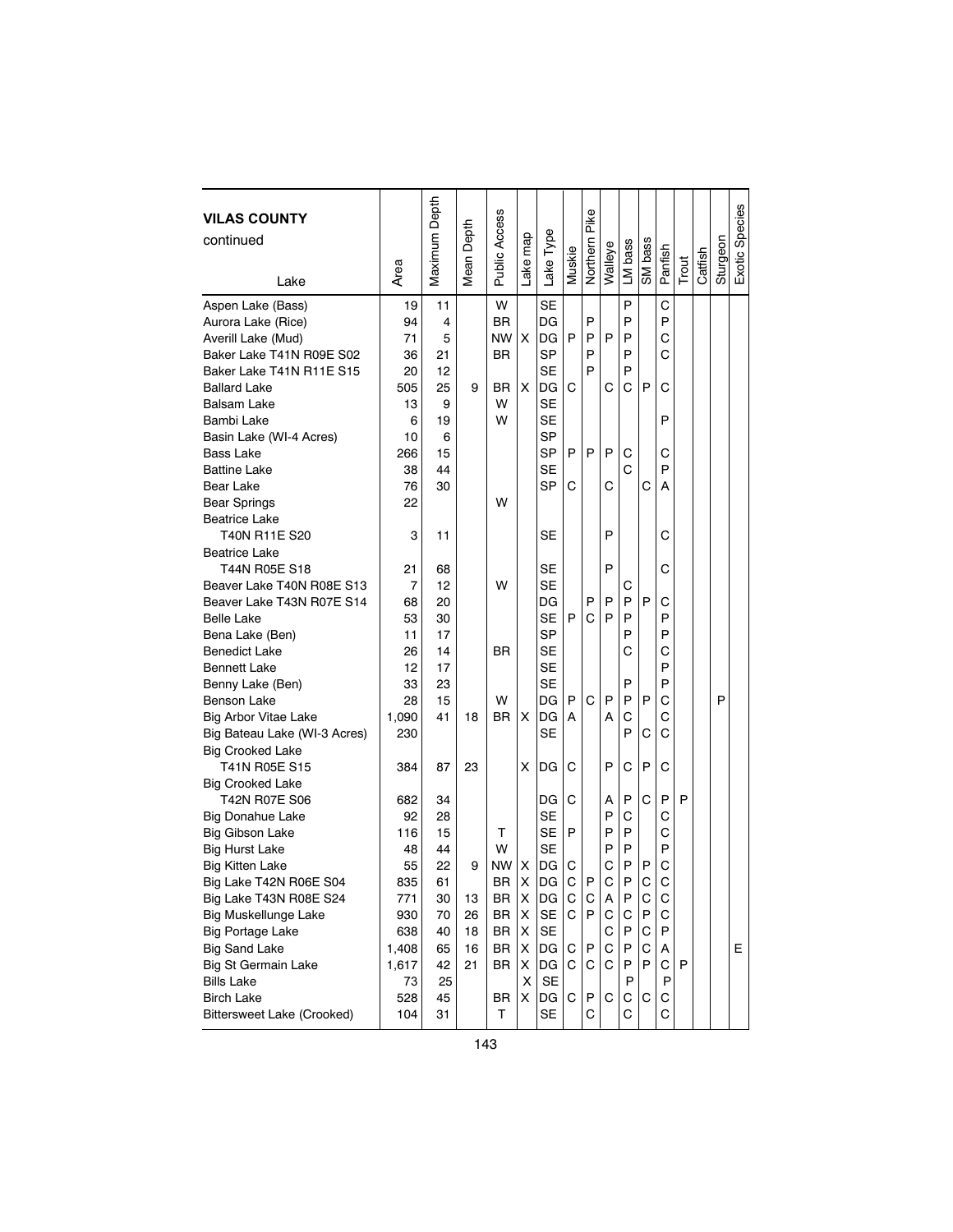| <b>VILAS COUNTY</b><br>continued |       | Maximum Depth | Depth             | Public Access | Lake map | Lake Type | Muskie | Pike<br>Northern | Walleye | LM bass | SM bass | Panfish |       | Catfish | Sturgeon | Exotic Species |
|----------------------------------|-------|---------------|-------------------|---------------|----------|-----------|--------|------------------|---------|---------|---------|---------|-------|---------|----------|----------------|
| Lake                             | Area  |               | Mean <sup>1</sup> |               |          |           |        |                  |         |         |         |         | Trout |         |          |                |
| <b>Black Oak Lake</b>            | 584   | 85            | 34                | <b>BR</b>     | X        | DG        |        | C                | P       | C       | C       | A       | P     |         |          |                |
| <b>Blue Gill Lake</b>            | 19    | 41            |                   |               | X        | SE        |        |                  |         | А       |         | Ć       | C     |         |          |                |
| <b>Blueberry Lake</b>            |       |               |                   |               |          |           |        |                  |         |         |         |         |       |         |          |                |
| T41N R07E S23                    | 12    | 27            |                   | т             |          | SE        |        |                  |         | P       |         | А       |       |         |          |                |
| <b>Blueberry Lake</b>            |       |               |                   |               |          |           |        |                  |         |         |         |         |       |         |          |                |
| T41N R09E S01                    | 9     | 19            |                   |               |          | <b>SE</b> |        |                  |         | P       |         | P       |       |         |          |                |
| Bobidosh Lake                    | 47    | 33            |                   |               |          | SE        |        |                  |         | С       |         | C       |       |         |          |                |
| Bobs Lake                        | 7     | 11            |                   |               |          | DG        | P      |                  |         | P       |         | P       |       |         |          |                |
| Bolin Lake (Bog, Oswego)         | 63    | 35            |                   |               |          | <b>SE</b> |        |                  |         | P       |         | P       |       |         |          |                |
| <b>Bolton Lake</b>               | 138   | 36            |                   |               |          | SP        | C      | А                | C       | C       |         | P       |       |         |          |                |
| Boot Lake T40N R09E S02          | 284   | 15            | 9                 | ΒF            | х        | DG        | C      | C                | C       | C       |         | Α       |       |         |          | Е              |
| Boot Lake T44N R06E S33          | 29    | 19            |                   |               |          | SE        | P      |                  |         | P       |         | P       |       |         |          |                |
| Borden Lake                      | 10    | 57            |                   |               |          | SE        |        |                  |         | P       |         | P       |       |         |          |                |
| <b>Boulder Lake</b>              | 524   | 23            | 12                | <b>BR</b>     | X        | DG        | С      | P                | A       | P       | P       | Ċ       |       |         |          |                |
| Boygan Lake                      | 30    | 27            |                   |               |          | SE        |        |                  |         | P       |         | P       |       |         |          |                |
| <b>Bragonier Lake</b>            | 44    | 28            | 11                | W             | X        | <b>SE</b> |        | P                |         | P       |         | Ċ       |       |         |          |                |
| Brandy Lake (Cecilia)            | 110   | 44            |                   | <b>BR</b>     | X        | DG        | C      | C                | P       | С       |         | А       |       |         |          |                |
| <b>Brazell Lake</b>              | 33    | 8             |                   |               |          | <b>SE</b> |        |                  |         | P       |         | P       |       |         |          |                |
| <b>Broken Bow Lake</b>           | 134   | 23            |                   | R             |          | <b>SE</b> |        | P                |         | С       |         | P       |       |         |          |                |
| <b>Brown Beaver Lake</b>         | 18    | 7             |                   |               |          | <b>SE</b> |        |                  |         |         |         | P       |       |         |          |                |
| <b>Buck Lake</b>                 | 11    | 26            |                   |               |          | <b>SE</b> |        |                  |         | P       |         | P       |       |         |          |                |
| Buckatabon Lake, Lower           | 352   | 16            |                   | <b>NW</b>     |          | DG        | C      | C                | С       | C       | P       | А       |       |         |          |                |
| Buckatabon Lake, Upper           | 494   | 47            | 20                | <b>BF</b>     | X        | DG        | C      | C                | C       | C       | P       | Α       |       |         |          |                |
| Buckskin Lake*                   | 634   | 22            |                   | <b>BR</b>     | х        | SP        | P      | C                | Ć       | P       |         | C       |       |         |          |                |
| Bug Lake T40N R07E S17           | 19    | 11            |                   | т             |          | <b>SE</b> |        |                  |         | P       |         |         |       |         |          |                |
| Bug Lake T43N R07E S08           | 5     | 28            |                   |               |          | SE        |        |                  |         | P       |         | P       |       |         |          |                |
| <b>Bullfrog Lake</b>             | 16    | 23            |                   | W             |          | <b>SE</b> |        |                  |         |         |         | P       |       |         |          |                |
| <b>Butterfly Lake</b>            | 2     |               |                   | W             |          | <b>SE</b> |        |                  |         |         |         |         |       |         |          |                |
| Camp Five Lake                   | 22    | 9             |                   |               |          | <b>SE</b> |        |                  |         | P       |         | P       |       |         |          |                |
| Camp Lake                        | 59    | 31            | 9                 | т             | X        | <b>SE</b> |        |                  |         | P       |         | А       |       |         |          |                |
| Camp One Lake                    | 19    | 5             |                   |               |          | SE        |        |                  |         |         |         |         |       |         |          |                |
| Camp Ten Lake (Sand)             | 33    | 32            |                   | BR.           |          | SE        |        |                  |         | P       |         | С       |       |         |          |                |
| Camp Twelve Lake, East           | 15    | 15            |                   |               |          | SE        |        |                  |         | P       |         | P       |       |         |          |                |
| Camp Twelve Lake, West           | 59    | 27            |                   |               |          |           |        |                  |         | P       |         | P       |       |         |          |                |
| Camp Two Lake                    | 14    | 5             |                   | W             |          | <b>SE</b> |        |                  |         |         |         |         |       |         |          |                |
| Canteen Lake                     | 22    | 27            |                   |               |          | <b>SE</b> |        |                  |         | P       |         | P       |       |         |          |                |
| Carlin Lake                      | 153   | 36            |                   |               |          | SE        |        |                  |         | P       | С       | С       |       |         |          |                |
| Carpenter Lake                   | 333   | 16            |                   |               | x        | <b>SE</b> |        | P                | С       | Ρ       | P       | С       |       |         |          |                |
| Carrol Lake*                     | 352   | 27            | 16                | $B$ R,P $ X $ |          | DG        | С      | P                | P       | С       |         | A       |       |         |          |                |
| Caspian Lake                     | 11    | 9             |                   |               |          | <b>SE</b> |        |                  |         | P       |         |         |       |         |          |                |
| Catfish Lake                     | 1,012 | 30            | 12                | BR            | X        | DG        | C.     | P                | A       | P       | P       | С       |       |         |          | E.             |
| Cathaline Lake                   | 31    | 44            |                   | BR            | X        | <b>SE</b> |        |                  |         | С       |         | C       | P     |         |          |                |
| Catherine Lake                   | 19    | 10            |                   |               |          | <b>SE</b> |        |                  |         |         |         |         |       |         |          |                |
| Cedar Lake T40N R04E S04         | 60    | 11            |                   | W             | X        | DG        |        | P                |         |         |         |         | Α     |         |          |                |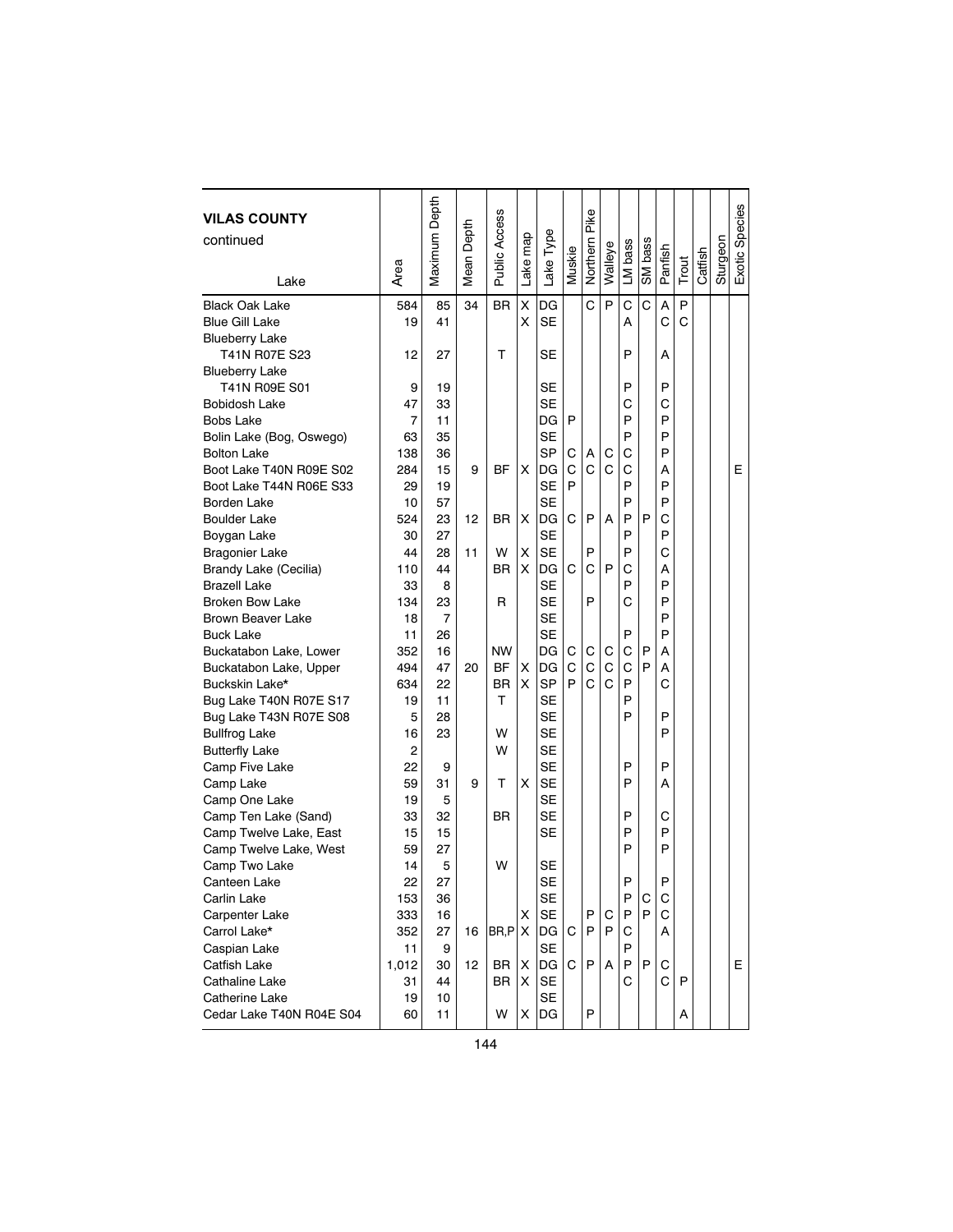| <b>VILAS COUNTY</b><br>continued<br>Lake | Area     | Maximum Depth | Mean Depth | Public Access | Lake map | Lake Type | Muskie | Pike<br>Northern | Walleye | LM bass | SM bass | Panfish | Trout | Catfish | Sturgeon | <b>Exotic Species</b> |
|------------------------------------------|----------|---------------|------------|---------------|----------|-----------|--------|------------------|---------|---------|---------|---------|-------|---------|----------|-----------------------|
| Cedar Lake T42N R08E S12                 | 15       | 11            |            | W             |          | <b>SE</b> |        |                  |         |         |         |         |       |         |          |                       |
| Chamberlain Lake                         | 16       | 13            |            |               |          | <b>SE</b> |        |                  |         | P       |         |         | P     |         |          |                       |
| Chewelah Lake (Spruce)                   | 35       | 2             |            |               |          | DG        |        |                  |         |         |         |         |       |         |          |                       |
| Chickaree Lake (Deer)                    | 31       | 11            |            |               |          | SE        |        |                  |         | P       |         |         | P     |         |          |                       |
| Chub Lake (Little Chub)                  | 12       | 12            |            | W             |          | <b>SE</b> |        |                  |         | P       |         | P       |       |         |          |                       |
| Circle Lily Lake                         | 223      | 35            |            | <b>BR</b>     | х        | DG        | P      | P                | P       | P       | C       | C       |       |         |          |                       |
| Clair Lake                               | 51       | 15            |            | R             | х        | <b>SE</b> |        |                  |         | P       |         | C       |       |         |          |                       |
| Clear Lake                               | 555      | 45            | 16         | ΒR            | X        | SP        | С      | С                | С       | P       | P       | Ć       |       |         |          |                       |
| Clear Lake*T39N R04E S02                 |          |               |            |               |          |           |        |                  |         |         |         |         |       |         |          |                       |
| (Near)                                   | 212      | 21            |            | W             | Χ        | SЕ        | P      |                  | P       | P       |         | P       |       |         |          |                       |
| Clearwater Lake*                         | 351      | 48            | 21         |               | X        | <b>SP</b> | P      | P                | C       | P       | C       | P       |       |         |          |                       |
| <b>Cleveland Lake</b>                    | 32       | 67            |            |               |          | <b>SE</b> |        |                  |         | P       |         | P       |       |         |          |                       |
| Cochran Lake                             | 126      | 12            |            |               |          | <b>SP</b> |        | А                | P       | C       |         | C       |       |         |          |                       |
| Coffee Lake                              | 20       | 18            |            |               |          | <b>SP</b> |        | P                |         | P       |         | P       |       |         |          |                       |
| Constance Lake                           | 50       | 37            |            |               |          | <b>SE</b> |        |                  |         | P       |         | P       |       |         |          |                       |
| <b>Content Lake</b>                      | 244      | 14            |            | <b>NW</b>     |          | <b>SE</b> | P      | A                | C       | P       |         | А       |       |         |          |                       |
| Cooks Lake                               | 9        | 20            |            | W             |          | <b>SE</b> |        |                  |         | P       |         | P       |       |         |          |                       |
| Corrine Lake                             | 32       | 19            |            |               |          | SE        |        |                  |         | Α       |         | P       |       |         |          |                       |
| Crab Lake                                | 949      | 60            | 22         | <b>BR</b>     | X        | DG        | C      | P                | С       | P       | P       | С       |       |         |          |                       |
| Crab Lake, North                         | 56       | 35            |            | <b>NW</b>     | X        | DG        | P      | P                | P       | P       | P       | C       |       |         |          |                       |
| <b>Crampton Lake</b>                     | 59       | 31            |            |               |          | <b>SE</b> |        |                  |         | P       | P       | P       |       |         |          |                       |
| Cranberry Lake                           | 956      | 23            | 9          | BR            | X        | DG        | C      | P                | А       | P       | P       | C       |       |         |          | E                     |
| Crawford Lake                            | 24       | 11            |            |               |          | SE        |        |                  |         |         |         | P       |       |         |          |                       |
| <b>Crawling Stone Lake</b>               | 1,466    | 87            | 31         | <b>BR</b>     | X        | DG        | P      | P                | С       | P       | P       | C       |       |         |          |                       |
| Croker Lake (Bass)                       | 12       | 21            |            |               |          | SE        |        |                  |         | P       |         | P       |       |         |          |                       |
| Crystal Lake T41N R07E S27               | 88       | 67            | 34         | BR            | X        | <b>SE</b> |        |                  |         | P       |         | C       | P     |         |          |                       |
| Crystal Lake T43N R10E S01               | 93       | 23            |            |               |          | <b>SP</b> |        | P                |         | P       |         | P       |       |         |          |                       |
| Curve Lake                               | 13       | 18            |            |               |          | SE        |        |                  |         | P       |         | P       |       |         |          |                       |
| Dad Lake (Lillian)                       | 46       | 15            |            | BR            |          | <b>SE</b> |        |                  |         | P       | P       | P       |       |         |          |                       |
| Dalzell Lake (Dezel)                     | 25       | 19            |            |               |          | <b>SE</b> |        |                  |         | P       |         | P       |       |         |          |                       |
| David Lake                               | 25       | 17            |            |               |          | DG        |        |                  |         | С       |         | P       |       |         |          |                       |
| Day Lake                                 | 117      | 48            |            | BR.           | х        | SE        |        |                  |         |         | P<br>P  | С<br>C  |       |         |          |                       |
| Dead Pike Lake                           | 297      | 80            | 26         | <b>BR</b>     | X        | DG        | С      | P                | С       | P       |         | C       |       |         |          |                       |
| Deadman Lake                             | 14       | 20<br>29      |            | BR.<br>R      |          | SE<br>SE  |        |                  |         | А<br>P  |         | P       |       |         |          |                       |
| Deadwood Lake                            | 23<br>13 | 13            |            |               |          | <b>SE</b> |        |                  |         | P       |         | P       |       |         |          |                       |
| Decker Lake (Shanty)<br>Deep Lake        | 10       | 29            |            | т             |          | <b>SE</b> |        |                  |         | P       |         | P       |       |         |          |                       |
| Deer Lake T40N R09E S32                  | 3        | 16            |            | W             |          | SE        |        |                  |         | P       |         | P       |       |         |          |                       |
| Deer Lake T42N R10E S29                  | 65       | 24            |            |               |          | <b>SE</b> |        |                  |         | P       |         | P       |       |         |          |                       |
| Deer Lake T43N R05E S10                  | 37       | 21            |            |               |          | DG        |        | C                | P       | С       |         | С       |       |         |          |                       |
| Deerfoot Lake (Bass)                     | 38       | 43            |            |               |          | <b>SE</b> |        |                  |         | A       |         | P       |       |         |          |                       |
| Deerpath Lake                            | 6        | 12            |            | W             |          | <b>SE</b> |        |                  |         |         |         |         |       |         |          |                       |
| Deerskin Lake                            | 309      | 18            | 6          | BR            | Χ        | SP        | С      | P                | С       | С       | P       | A       |       |         |          |                       |
| Denton Lake                              | 26       | 33            |            |               |          | <b>SE</b> |        |                  |         |         | P       | P       |       |         |          |                       |
|                                          |          |               |            |               |          |           |        |                  |         |         |         |         |       |         |          |                       |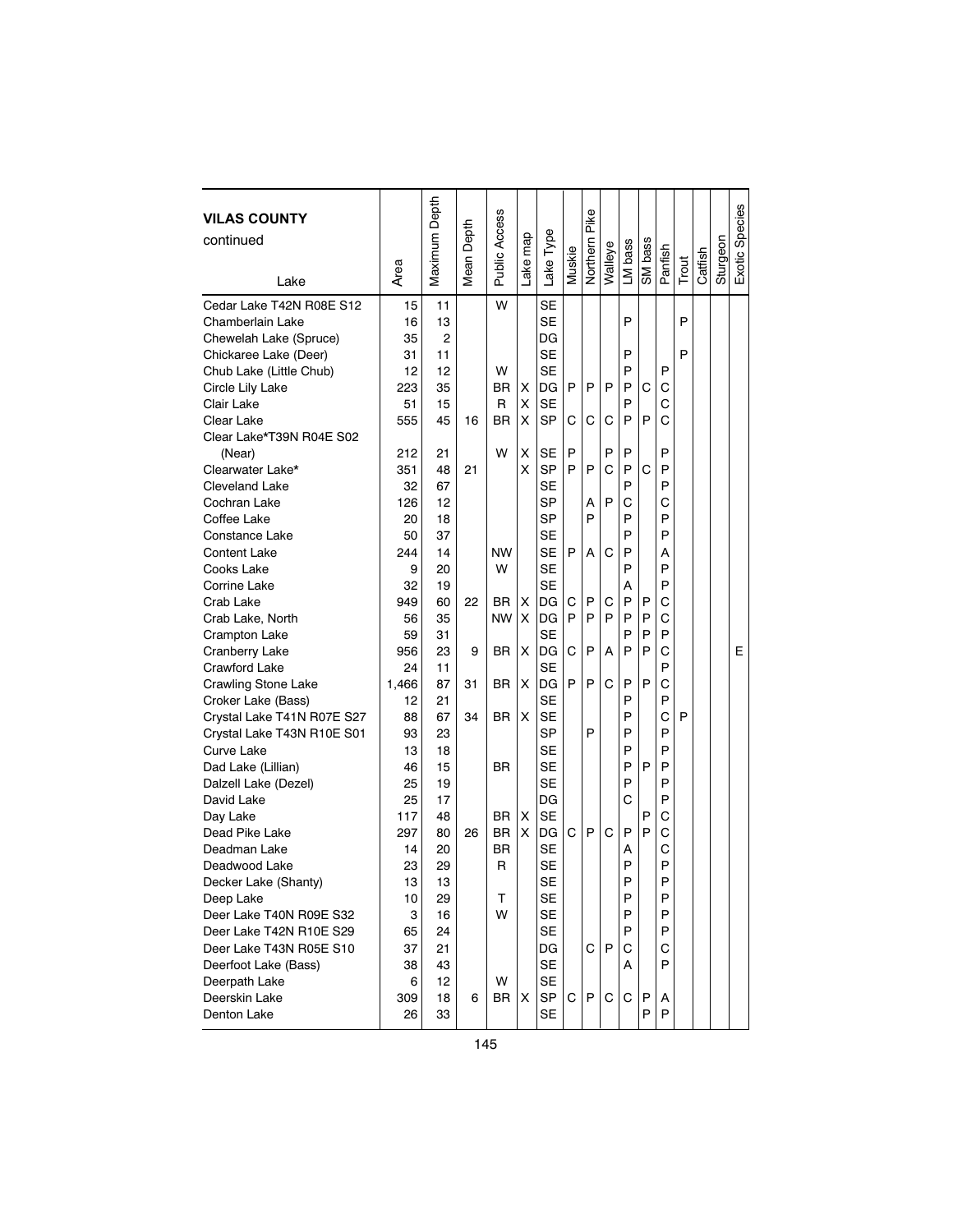| <b>VILAS COUNTY</b><br>continued<br>Lake                          | Area                  | Maximum Depth        | Depth<br>Mean I | Public Access   | Lake map | Lake Type                                        | Vluskie | Northern Pike | Walleye | LM bass          | SM bass | Panfish          | Trout | Catfish | Sturgeon | Exotic Species |
|-------------------------------------------------------------------|-----------------------|----------------------|-----------------|-----------------|----------|--------------------------------------------------|---------|---------------|---------|------------------|---------|------------------|-------|---------|----------|----------------|
|                                                                   |                       |                      |                 |                 |          |                                                  |         |               |         |                  |         |                  |       |         |          |                |
| Devils Lake<br>Devine Lake (Dollar)<br>Dewey Lake<br>Diamond Lake | 16<br>95<br>48<br>122 | 43<br>18<br>11<br>40 |                 | W<br>BR.        | х        | <b>SE</b><br><b>SP</b><br><b>SE</b><br><b>SE</b> | C       |               | P       | C<br>P<br>P<br>P | C       | C<br>P<br>P<br>С |       |         |          |                |
| Doe Lake                                                          | 9                     | 37                   |                 |                 |          | <b>SE</b>                                        |         |               |         | P                |         | P                |       |         |          |                |
| Dog Lake                                                          | 10                    | 15                   |                 | R               |          | <b>SE</b>                                        |         |               |         | C                |         | P                |       |         |          |                |
| Dollar Lake T40N R10E S26                                         | 105                   | 15                   |                 |                 |          | SE                                               |         | P             |         | P                |         | P                |       |         |          |                |
| Dollar Lake T43N R09E S26                                         | 18                    | 12                   |                 |                 |          | <b>SP</b>                                        |         | P             |         | P                |         | P                |       |         |          |                |
| Donahue Lake                                                      | 4                     | 40                   |                 |                 |          | <b>SE</b>                                        |         |               |         |                  |         | P                |       |         |          |                |
| Dorothy Dunn Lake                                                 | 70                    | 22                   |                 | т               |          | <b>SE</b>                                        | C       |               | C       | P                | P       | P                |       |         |          |                |
| Dorothy Lake                                                      | 20                    | 33                   |                 |                 |          | SE                                               |         |               |         | А                |         | P                | P     |         |          |                |
| Drott Lake                                                        | 5                     | 17                   |                 |                 |          | SE                                               |         |               |         |                  |         | P                |       |         |          |                |
| Dry Lake                                                          | 44                    | 12                   |                 | т               |          | <b>SE</b>                                        |         |               |         | А                |         | C                |       |         |          |                |
| Duck Lake                                                         | 108                   | 20                   | 10              | <b>NW</b>       | X        | DG                                               | C       | P             | A       | P                | P       | C                |       |         |          | E              |
| Dunn Lake                                                         | 75                    | 9                    |                 |                 |          | SP                                               |         | P             |         | C                |         | С                |       |         |          |                |
| Eagle Lake T40N R10E S22                                          | 572                   | 34                   | 16              | BR.             | X        | DG                                               | С       | P             | A       | P                | P       | С                |       |         |          | E              |
| Eagle Lake T41N R05E S14                                          | 16                    | 15                   |                 |                 |          | SE                                               |         |               |         | А                |         | P                |       |         |          |                |
| Edith Lake T42N R06E S26                                          | 59                    | 28                   |                 | W               |          | <b>SE</b>                                        |         |               |         | C                | P       | Ċ                |       |         |          |                |
| Edith Lake T43N R07E S10                                          | 11                    | 26                   |                 |                 |          | <b>SE</b>                                        |         |               |         | P                |         | C                |       |         |          |                |
| Eleanore Lake                                                     | 28                    | 19                   |                 |                 |          | DG                                               |         |               |         | P                |         | P                |       |         |          |                |
| Elizabeth Lake                                                    | 22                    | 15                   |                 | W               |          | <b>SE</b>                                        |         |               |         |                  |         | P                |       |         |          |                |
| Ellen Lake                                                        | 14                    | 16                   |                 | W               |          | <b>SE</b>                                        |         |               |         |                  |         | C                |       |         |          |                |
| Ellerson Lake, East                                               | 136                   | 26                   |                 | W               |          | <b>SE</b>                                        |         |               |         | С                |         | C                |       |         |          |                |
| Ellerson Lake, Middle                                             | 60                    | 51                   |                 | W               |          | SE                                               |         |               |         | C                |         | C                |       |         |          |                |
| Ellerson Lake, West                                               | 80                    | 4                    |                 |                 |          | DG                                               | P       |               |         | C                |         | P                |       |         |          |                |
| Eloise Lake                                                       | 13                    | 13                   |                 | W               |          | SE                                               |         |               |         | C                |         | P                |       |         |          |                |
| Elsie Lake                                                        | 46                    | 22                   |                 |                 |          | <b>SE</b>                                        |         |               |         | P                |         | P                |       |         |          |                |
| Emerald Lake (Ruth, Long)                                         | 27                    | 22                   | 10              | т               | x        | SE                                               |         |               |         | C                |         | C                |       |         |          |                |
| Emil Lake                                                         | 38                    | 3                    |                 | <b>NW</b>       |          | SP                                               |         |               |         | P                |         | P                |       |         |          |                |
| <b>Emily Lake</b>                                                 | 26                    | 20                   |                 | W               | х        | DG                                               |         | P             |         | P                |         | C                |       |         |          |                |
| Erickson Lake                                                     | 106                   | 18                   |                 |                 |          | DG                                               |         |               | С       | C                |         | C                |       |         |          |                |
| Erwin Lake (Battle)                                               | 15                    | 12                   |                 |                 |          | DG                                               |         |               |         | P                |         | P                |       |         |          |                |
| Escanaba Lake (Rock)                                              | 293                   | 26                   | 14              | <b>BR</b>       | X        | DG                                               | С       | P             | A       | C                |         | C                |       |         |          |                |
| <b>Ethel Lake</b>                                                 | 16                    | 13                   |                 |                 |          | <b>SE</b>                                        |         | P             |         | C                |         | P                |       |         |          |                |
| Etna Lake                                                         | 13                    | 27                   |                 |                 |          | <b>SE</b>                                        |         |               |         | P                |         | P                |       |         |          |                |
| Ewald Lake                                                        | 19                    | 9                    |                 | W               |          | <b>SE</b>                                        |         |               |         | P                |         | P                |       |         |          |                |
| Fallison Lake (Long)                                              | 53                    | 43                   | 15              | т               | X.       | <b>SE</b>                                        |         |               |         |                  |         |                  | С     |         |          |                |
| <b>Faulkner Lake</b>                                              | 12                    | 30                   |                 |                 |          | SE                                               |         |               |         | С                |         | С                |       |         |          |                |
| <b>Favil Lake</b>                                                 | 42                    | 14                   |                 | т               | X.       | DG                                               |         | С             |         | P                |         | С                |       |         |          |                |
| Fawn Lake T40N R08E S30<br>Fawn Lake                              | 22                    | 10                   |                 |                 |          | DG                                               | P       | C             | P       | P                |         | С                |       |         |          |                |
| T42N R05E S11 (Mud)                                               | 74                    | 14                   | 7               | NW <sub>1</sub> | X        | DG                                               | С       | С             | С       | С                | Р       | С                |       |         |          |                |
| Fence Lake                                                        | 3,555                 | 86                   | 37              | BR              | X        | DG                                               | C       | C             | С       | P                | C.      | С                | P     |         |          |                |
| <b>Findler Lake</b>                                               | 10                    | 23                   |                 |                 |          | <b>SE</b>                                        |         |               |         | P                |         | C                |       |         |          |                |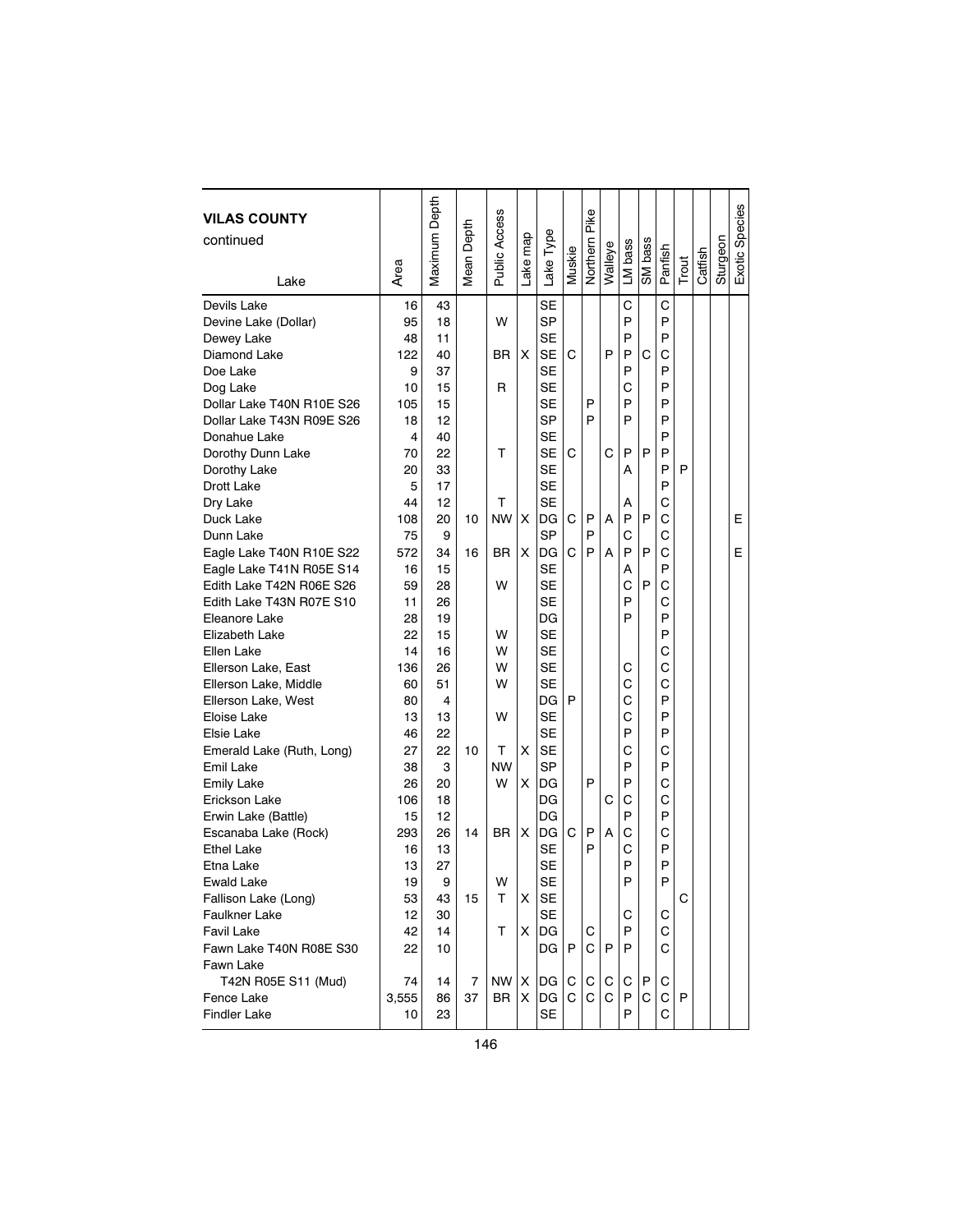| <b>VILAS COUNTY</b><br>continued | Area  | Maximum Depth | Mean Depth | <b>Public Access</b> | ake map | Lake Type | Muskie | Pike<br>Northern | Walleye | LM bass | SM bass | Panfish | Trout | Catfish | Sturgeon | Exotic Species |
|----------------------------------|-------|---------------|------------|----------------------|---------|-----------|--------|------------------|---------|---------|---------|---------|-------|---------|----------|----------------|
| Lake                             |       |               |            |                      |         |           |        |                  |         |         |         |         |       |         |          |                |
| Finger Lake                      | 90    | 30            |            |                      |         | <b>SE</b> |        |                  | P       | P       |         | C       |       |         |          |                |
| <b>Finley Lake</b>               | 107   | 26            |            |                      | Χ       | <b>SE</b> |        |                  |         | C       |         | C       |       |         |          |                |
| Firefly Lake (Weber)             | 27    | 46            |            | т                    | Χ       | <b>SE</b> |        |                  |         |         | P       | Ċ       | C     |         |          |                |
| Fishtrap Lake                    | 329   | 41            |            | <b>NW</b>            | Χ       | DG        | C      | P                | C       | C       | P       | Ć       |       |         |          |                |
| Flambeau Lake                    |       |               |            |                      |         |           |        |                  |         |         |         |         |       |         |          |                |
| (Lac Du Flambeau)                | 1,176 | 78            | 28         | BR                   | X       | DG        | C      | P                | C       | С       | C       | С       |       |         |          |                |
| Flora Lake                       | 100   | 29            |            |                      | Χ       | <b>SE</b> |        |                  |         | С       |         | А       |       |         |          |                |
| Forest Lake (Goose)              | 466   | 60            | 29         | BR                   | х       | <b>SE</b> |        | P                | C       | P       | P       | Ċ       |       |         |          | Е              |
| Found Lake                       | 326   | 21            | 11         | <b>BR</b>            | X       | DG        | C      | Ċ                | C       | C       |         | Α       |       |         |          |                |
| Fox Lake                         | 16    | 32            |            |                      |         | <b>SE</b> |        |                  |         | С       |         | P       |       |         |          |                |
| Franchian Lake (Gretchen)        | 9     | 26            |            |                      |         | <b>SE</b> |        |                  |         | P       |         | P       |       |         |          |                |
| Frank Lake (Bear)                | 141   | 24            |            | т                    | X       | <b>SE</b> |        | C                | C       | C       |         | P       |       |         |          |                |
| Frost Lake (Mud)                 | 53    | 5             |            |                      |         | <b>SE</b> |        |                  |         |         |         | P       |       |         |          |                |
| Gail Lake                        | 2     | 13            |            | R                    |         | <b>SE</b> |        |                  |         |         |         |         |       |         |          |                |
| Gateway Lake                     | 8     | 8             |            | R                    |         | <b>SE</b> |        |                  |         |         |         |         |       |         |          |                |
| Gem Lake (McGuire)               | 19    | 12            |            |                      |         | <b>SE</b> |        |                  |         | P       |         | P       |       |         |          |                |
| Gene Lake                        | 28    | 26            |            |                      |         | <b>SE</b> |        |                  |         | С       |         | P       |       |         |          |                |
| Genevieve Lake                   | 13    | 30            |            |                      |         | <b>SE</b> |        | P                |         | P       |         | P       |       |         |          |                |
| George Lake T42N R09E S01        | 12    | 18            |            | R                    |         | <b>SE</b> |        |                  |         | P       |         | P       |       |         |          |                |
| George Lake T44N R05E S19        | 92    | 51            |            |                      |         | <b>SE</b> |        |                  |         | P       |         | P       |       |         |          |                |
| Gilbert Lake                     | 6     | 30            |            |                      |         | <b>SE</b> |        |                  |         | P       |         | P       |       |         |          |                |
| Goodall Lake                     | 24    | 14            |            | W                    |         | <b>SE</b> |        |                  |         | P       |         | P       |       |         |          |                |
| Goodyear Springs                 | 10    | 8             |            |                      |         | <b>SP</b> |        |                  |         |         |         |         | C     |         |          |                |
| Gordon Lake                      | 50    | 18            |            |                      |         | <b>SE</b> |        |                  |         | P       |         | P       |       |         |          |                |
| <b>Grant Lake</b>                | 13    | 20            |            |                      |         | <b>SE</b> |        |                  |         | P       |         | P       |       |         |          |                |
| Grassy Lake                      | 220   | 4             |            | т                    |         | <b>SP</b> |        | P                |         | P       |         | P       |       |         |          |                |
| Great Corn Lake (Twin, Bass)     | 32    | 28            |            |                      |         | <b>SE</b> |        |                  |         | C       |         | P       |       |         |          |                |
| Gresham Lake, Lower              | 149   | 12            |            | <b>NW</b>            |         | DG        | P      | P                | P       | С       |         | А       |       |         |          |                |
| Gresham Lake, Middle             | 53    | 17            |            | <b>NW</b>            |         | DG        | P      | P                | P       | C       |         | А       |       |         |          |                |
| Gresham Lake, Upper              | 366   | 32            | 13         | $B$ R,P $ X$         |         | DG        | C      | P                | C       | C       |         | А       |       |         |          | E              |
| Gretchen Lake (Charles)          | 18    | 31            |            |                      |         | <b>SE</b> |        |                  |         | P       |         | P       |       |         |          |                |
| Grey Lake* (Gray)                | 35    | 61            |            |                      |         | <b>SE</b> |        |                  |         | А       |         | P       |       |         |          |                |
| Gross Lake                       | 11    | 8             |            |                      |         | <b>SE</b> |        |                  |         |         |         |         |       |         |          |                |
| Gunlock Lake                     | 250   | 26            | 12         | BR                   | X       | <b>SP</b> | C      | P                | P       | C       | P       | A       |       |         |          |                |
| Halls Lake                       | 21    | 16            |            |                      |         | <b>SE</b> |        |                  |         | P       |         | C       |       |         |          |                |
| Hardin Lake                      | 63    | 69            |            |                      |         |           |        |                  |         | P       | P       | P       |       |         |          |                |
| Harmony Lake                     | 88    | 13            |            |                      |         | <b>SE</b> |        |                  |         | P       |         | P       |       |         |          |                |
| <b>Harriet Lake</b>              | 11    | 27            |            |                      |         | <b>SP</b> |        |                  |         | P       |         | P       |       |         |          |                |
| Harris Lake                      | 507   | 57            | 24         | <b>BR</b>            | х       | SP        | C      | P                | С       | P       | P       | С       |       |         |          |                |
| Harvey Lake                      | 14    | 27            |            |                      |         | <b>SE</b> |        | P                |         | P       |         | P       |       |         |          |                |
| Haskell Lake                     | 97    | 50            |            |                      | X       | DG        | P      | P                | P       | С       |         | С       |       |         |          |                |
| Headflyer Lake                   | 21    | 19            |            |                      |         | <b>SE</b> |        |                  |         | C       |         | P       |       |         |          |                |
| Heart Lake T42N R10E S29         | 59    | 15            |            |                      |         | <b>SE</b> |        |                  |         | P       |         | P       |       |         |          |                |
| Heart Lake T43N R06E S10         | 11    | 37            |            |                      |         | <b>SE</b> |        |                  |         | P       |         | P       |       |         |          |                |
|                                  |       |               |            |                      |         |           |        |                  |         |         |         |         |       |         |          |                |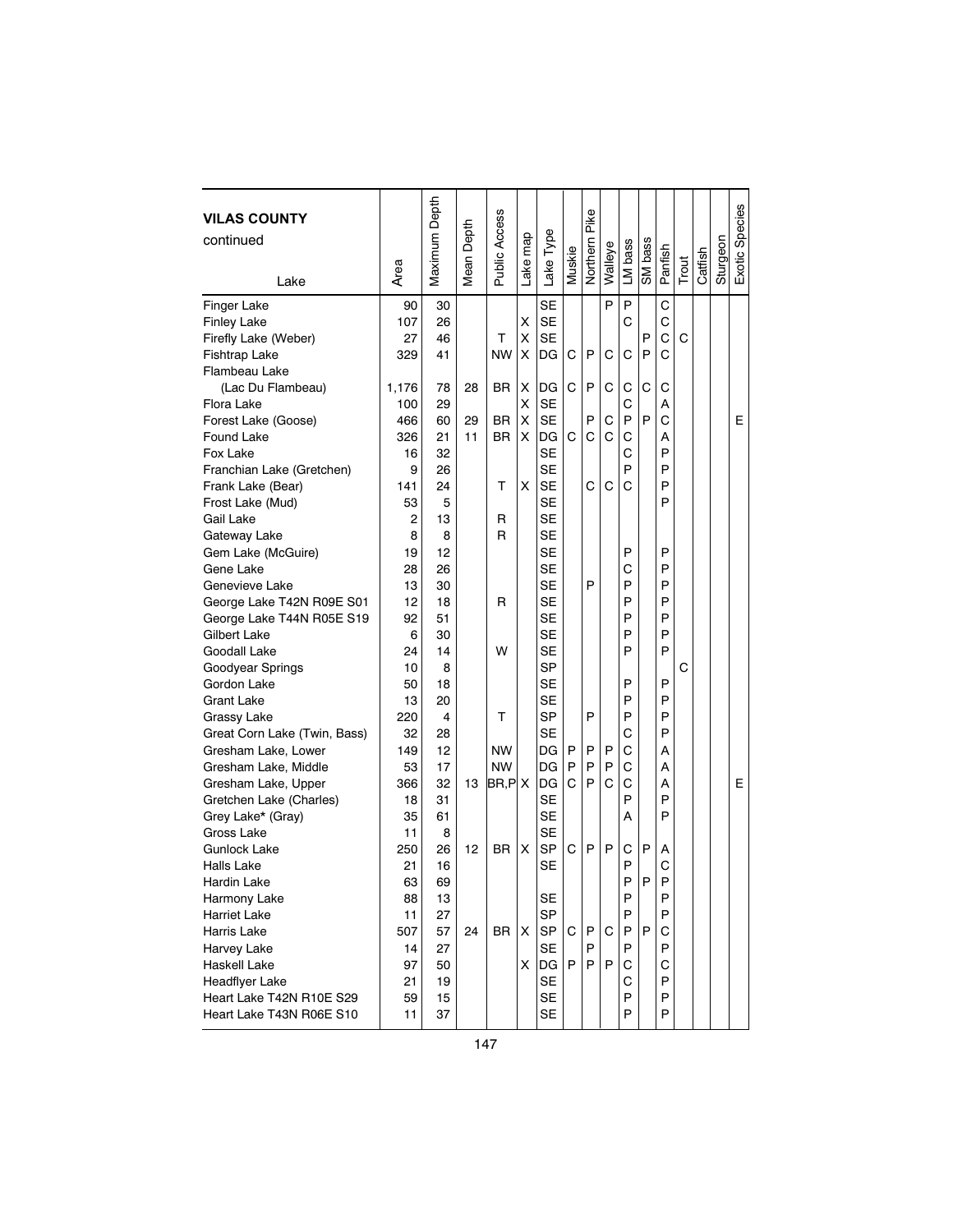| <b>VILAS COUNTY</b><br>continued |       | Maximum Depth | Mean Depth | Public Access |         |           |        | Pike     |         |         |         |         |       |         |          | Exotic Species |
|----------------------------------|-------|---------------|------------|---------------|---------|-----------|--------|----------|---------|---------|---------|---------|-------|---------|----------|----------------|
|                                  |       |               |            |               |         |           |        |          |         |         |         |         |       |         |          |                |
|                                  | Area  |               |            |               | ake map | Lake Type | Muskie | Northern | Walleye | LM bass | SM bass | Panfish | Trout | Catfish | Sturgeon |                |
| Lake                             |       |               |            |               |         |           |        |          |         |         |         |         |       |         |          |                |
| Helen Lake T43N R09E S30         | 111   | 19            |            | <b>NW</b>     |         | DG        | P      | P        | P       | C       |         | C       |       |         |          |                |
| Helen Lake T44N R05E S32         | 15    | 52            |            | R             |         | DG        |        | P        |         | C       |         | C       |       |         |          |                |
| Hells Kitchen Lake               | 7     | 63            |            | <b>NW</b>     | X       | <b>SE</b> |        |          |         | P       |         | P       |       |         |          |                |
| <b>Helmet Lake</b>               | 7     | 36            |            |               | X       | <b>SE</b> |        |          |         | P       |         | P       |       |         |          |                |
| Hennig Lake                      | 6     | 12            |            |               |         | <b>SE</b> |        |          |         | P       |         | P       |       |         |          |                |
| Hiawatha Lake                    |       |               |            |               |         |           |        |          |         |         |         |         |       |         |          |                |
| <b>T40N R08E S35</b>             | 14    | 23            |            |               |         | SE        |        |          |         | P       |         | P       |       |         |          |                |
| Hiawatha Lake (Long)             |       |               |            |               |         |           |        |          |         |         |         |         |       |         |          |                |
| T43N R05E S23                    | 36    | 58            |            |               | х       | <b>SP</b> |        |          | P       | P       |         | P       |       |         |          |                |
| <b>High Lake</b>                 | 734   | 31            |            | BR            | X       | DG        | C      | P        | Ć       | P       | P       | С       |       |         |          |                |
| <b>Hillis Lake</b>               | 14    | 32            |            |               | X       | <b>SE</b> |        |          |         | P       |         | P       |       |         |          |                |
| Hobo Lake                        | 12    | 20            |            |               |         | SE        |        |          |         | C       |         | P       |       |         |          |                |
| <b>Homestead Lake</b>            | 22    | 17            |            | W             |         | SE        |        |          |         | P       |         | P       |       |         |          |                |
| Honeysuckle Lake                 |       |               |            |               |         |           |        |          |         |         |         |         |       |         |          |                |
| (Mud Minnow)                     | 33    | 13            |            |               |         | SЕ        |        |          |         |         |         |         |       |         |          |                |
| Horsehead Lake                   | 234   | 24            | 13         | R             | X       | DG        | С      | P        | C       | P       | P       | С       |       |         |          |                |
| Horseshoe Lake                   | 7     | 12            |            |               |         | <b>SE</b> |        |          |         | P       |         | P       |       |         |          |                |
| Hungry Lake                      | 38    | 12            |            |               |         | <b>SE</b> |        |          |         | C       |         | P       |       |         |          |                |
| Hunter Lake                      | 184   | 40            | 17         | <b>BR</b>     | X       | <b>SE</b> |        |          | C       | С       | P       | С       |       |         |          |                |
| Hurrah Lake                      | 24    | 43            |            | т             |         | <b>SE</b> |        | P        |         | C       |         | С       |       |         |          |                |
| Ike Walton Lake                  | 1.424 | 61            | 10         |               | X       | <b>SE</b> | P      |          | P       | P       | P       | P       |       |         |          |                |
| Ila Lake                         | 19    | 16            |            |               |         | <b>SP</b> |        | С        |         |         |         | P       |       |         |          |                |
| Imogene Lake                     | 66    | 41            |            | W             |         | <b>SE</b> |        |          |         | С       | P       | P       |       |         |          |                |
| <b>Indian Lake</b>               | 68    | 39            |            | ΒR            |         | <b>SE</b> | P      |          |         | С       | P       | С       |       |         |          |                |
| <b>Inkpot Lake</b>               | 11    | 15            |            |               |         | DG        |        |          |         | P       |         | P       |       |         |          |                |
| <b>Irving Lake</b>               | 403   | 13            |            | ΒR            |         | DG        | C      |          | P       | C       |         | C       |       |         |          |                |
| <b>Island Lake</b>               | 1,023 | 35            | 13         | <b>BR</b>     | X       | DG        | C      | С        | C       | P       | P       | C       |       |         |          |                |
| Jag Lake                         | 158   | 14            |            | <b>BR</b>     | X       | SE        | P      |          | C       | P       | P       | C       |       |         |          |                |
| Jean Lake                        | 24    | 15            |            | W             |         | <b>SE</b> |        |          |         | P       |         | P       |       |         |          |                |
| Jenny Lake                       | 59    | 32            |            |               | X       | <b>SE</b> |        |          | С       | P       |         | C       |       |         |          |                |
| Jerms Lake                       | 72    | 38            | 22         |               | X       | <b>SE</b> |        |          | P       | P       | P       | C       |       |         |          |                |
| Jewel Lake                       | 9     | 6             |            |               |         | <b>SE</b> |        |          |         |         |         |         |       |         |          |                |
| John Lake                        | 11    | 42            |            |               |         | <b>SE</b> |        |          |         | P       |         | P       |       |         |          |                |
| Johnson Lake                     |       |               |            |               |         |           |        |          |         |         |         |         |       |         |          |                |
| <b>T40N R06E S34</b>             | 78    | 42            |            | <b>BF</b>     | х       | DG        | С      | P        | P       | С       |         | С       |       |         |          |                |
| Johnson Lake                     |       |               |            |               |         |           |        |          |         |         |         |         |       |         |          |                |
| T42N R08E S08                    | 24    | 12            |            | W             |         | <b>SP</b> |        |          |         |         |         | С       |       |         |          |                |
| Jones Lake                       | 52    | 29            |            |               |         | SE        |        |          |         | С       |         | С       |       |         |          |                |
| Joyce Lake                       | 29    | 33            |            |               | х       | SE        |        |          |         | С       |         | C       |       |         |          |                |
| Jute Lake                        | 199   | 23            | 16         | BR            | X       | SE        | P      |          |         | P       | С       | С       |       |         |          |                |
| Kasomo Lake                      | 26    | 19            |            |               |         | SE        | P      | P        |         | C       |         | С       |       |         |          |                |
| Katinka Lake                     | 172   | 60            |            |               | X       | DG        | C      |          | P       | P       | P       | С       |       |         |          |                |
| Keego Lake                       | 24    | 18            |            |               |         | <b>SE</b> |        |          |         | P       |         | С       |       |         |          |                |
| Kentuck Lake                     | 957   | 40            | 13         | BR            | Χ       | DG        | С      |          | С       | P       | С       | С       |       |         |          |                |
|                                  |       |               |            |               |         |           |        |          |         |         |         |         |       |         |          |                |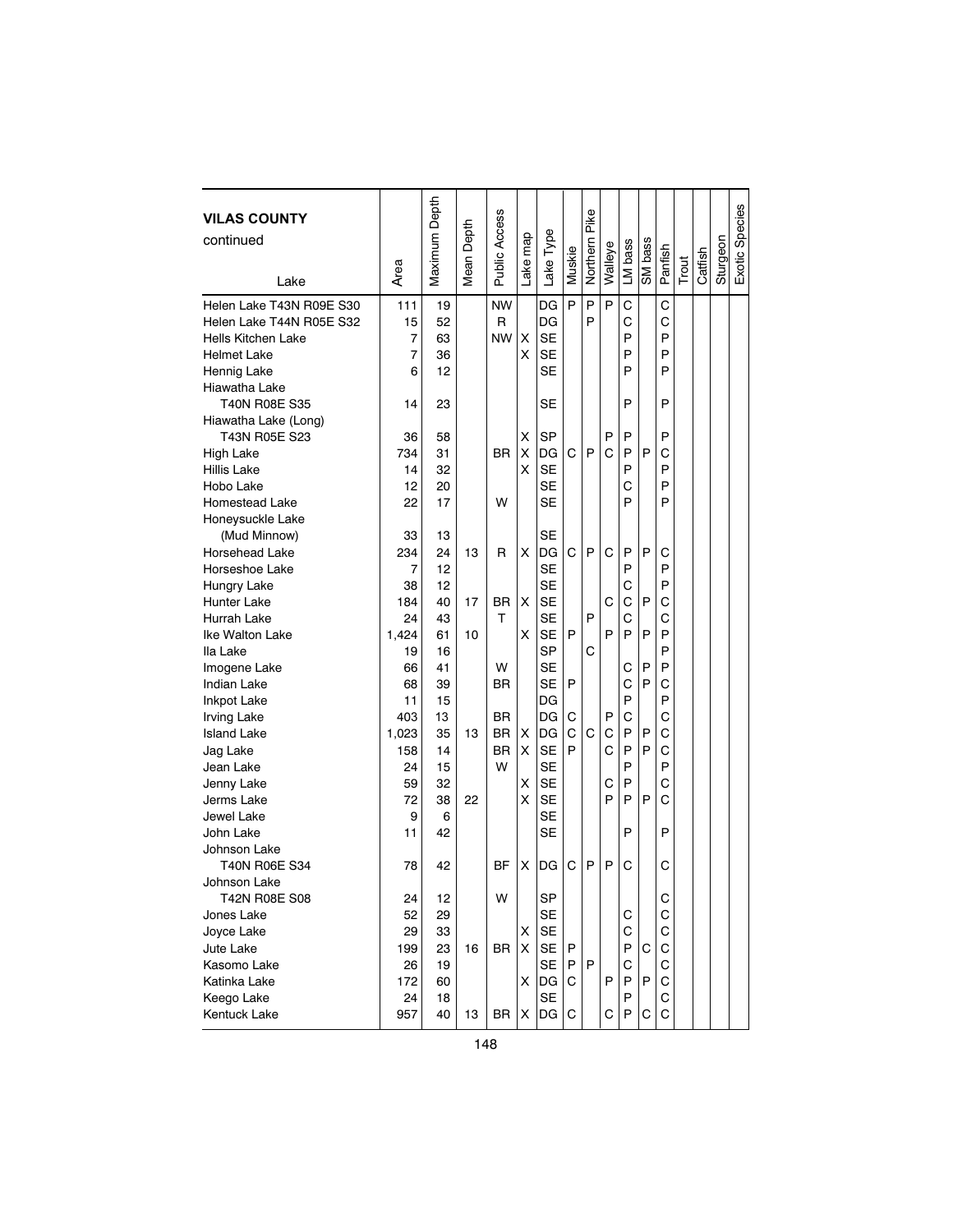| <b>VILAS COUNTY</b><br>continued<br>Lake   | Area     | Maximum Depth | Mean Depth | Public Access | ake map | Lake Type              | Muskie | Pike<br>Northern | Walleye | LM bass | SM bass | Panfish | Trout | Catfish | Sturgeon | Exotic Species |
|--------------------------------------------|----------|---------------|------------|---------------|---------|------------------------|--------|------------------|---------|---------|---------|---------|-------|---------|----------|----------------|
|                                            |          |               |            |               |         |                        |        |                  |         |         |         |         |       |         |          |                |
| Kenu Lake (Alice)                          | 73       | 13            |            |               |         | DG<br><b>SP</b>        | P      | P                | P<br>P  | C<br>P  |         | C       |       |         |          |                |
| Kildare Lake (Pine)                        | 54       | 21            |            |               | X       |                        | P      |                  |         |         |         | C       |       |         |          |                |
| Kitten Lake (Mud, Rahr)                    |          |               |            |               |         |                        |        | P                |         | P       |         |         |       |         |          |                |
| T43N R07E S27                              | 13       | 41            |            | R<br>W        | X       | <b>SE</b><br><b>SE</b> |        |                  |         |         |         | P       |       |         |          |                |
| Klondike Lake                              | 16       | 19            |            |               |         |                        |        |                  |         | P       |         |         |       |         |          |                |
| Knife Lake                                 | 24       | 40            |            |               |         | DG<br><b>SE</b>        |        |                  |         | P       |         | С<br>P  |       |         |          |                |
| Korth Lake                                 | 21       | 26            |            | R             |         |                        |        |                  |         |         |         | P       |       |         |          |                |
| Kuehn Lake                                 | 3        | 16            |            | W             |         | <b>SE</b><br><b>SE</b> |        |                  |         | С<br>P  |         | P       |       |         |          |                |
| Lac Des Fleurs (Razorback)                 | 49       | 31            |            |               |         |                        |        | P                |         | P       |         |         |       |         |          |                |
| Lac Du Lune (Island)                       | 426      | 68            | 24         | ΒR            | х       | <b>SE</b>              |        |                  |         |         | P       | С       | C     |         |          |                |
| Lac Vieux Desert                           |          |               |            |               |         |                        |        |                  |         |         |         |         |       |         |          |                |
| (WI-2,780 AC)                              | 2,853    | 38            |            | ΒR            | X       | DG<br><b>SE</b>        | C      | С                | С       | С       | C       | С<br>C  |       |         |          |                |
| Lake O Pines<br>Lake of the Hills (Sucker) | 6<br>62  | 21<br>10      |            | ΒR            |         | DG                     |        | С                |         | P       |         | Α       |       |         |          |                |
| Lake of the Woods                          | 14       | 8             |            | W             |         | <b>SE</b>              |        |                  |         | P       |         | P       |       |         |          |                |
|                                            | 220      | 11            |            | ΒR            | X       | DG                     |        | С                |         | P       |         | С       |       |         |          |                |
| Landing Lake (Charlotte)                   | 13       | 4             |            | W             |         | SE                     |        |                  |         |         |         |         |       |         |          |                |
| Langley Lake<br>Laura Lake                 | 599      | 43            |            | ΒR            | X       | <b>SE</b>              | C      |                  | С       | P       | P       | P       |       |         |          |                |
|                                            |          |               |            |               |         | <b>SE</b>              |        |                  |         | P       |         | P       |       |         |          |                |
| Lawler Lake (Bass)<br>Lewis Lake           | 29<br>12 | 23<br>23      |            |               |         | <b>SE</b>              |        |                  |         |         |         | P       |       |         |          |                |
| Little Arbor Vitae Lake                    |          | 32            | 11         | <b>BR</b>     | X       | DG                     | C      |                  | C       | С<br>С  |         | С       |       |         |          |                |
| Little Bass Lake                           | 534      |               |            |               |         |                        |        |                  |         |         |         |         |       |         |          |                |
| T40N R06E S26                              | 16       | 45            |            |               | X       | <b>SE</b>              |        | P                |         | P       |         | P       |       |         |          |                |
| Little Bass Lake                           |          |               |            |               |         |                        |        |                  |         |         |         |         |       |         |          |                |
| <b>T40N R08E S15</b>                       | 27       | 35            |            | т             |         | SE                     |        |                  |         | С       |         | С       |       |         |          |                |
| Little Bateau Lake                         | 63       | 20            |            |               |         | DG                     |        |                  |         | P       | P       | P       |       |         |          |                |
| Little Cloud Lake (Johnson)                | 10       | 14            | 7          | т             | X       | <b>SE</b>              |        |                  |         |         |         | А       |       |         |          |                |
| Little Corn Lake (Twin, Bass)              | 25       | 26            |            | W             |         | SE                     |        |                  |         | С       |         | C       |       |         |          |                |
| Little Crab Lake                           | 76       | 26            |            | R             | x       |                        | С      |                  | С       | P       |         |         |       |         |          |                |
| Little Crawling Stone Lake                 | 107      | 44            | 18         | ΒR            | X       | DG                     | P      | P                | P       | P       | C       | С       |       |         |          |                |
| Little Crooked Lake                        | 153      | 20            |            | <b>BR</b>     | X       | DG                     | C      | P                | Ć       | P       |         | C       |       |         |          |                |
| Little Donahue Lake                        | 18       | 32            |            |               |         | SE                     |        |                  |         |         | P       | P       |       |         |          |                |
| Little Gibson Lake                         | 31       | 20            |            | т             |         | SE                     | P      |                  |         | P       |         | С       |       |         |          |                |
| Little Horsehead Lake                      | 52       | 19            |            | R             | x       | DG                     | P      | P                | P       | P       | P       | С       |       |         |          |                |
| Little Hurst Lake                          | 14       | 10            |            |               |         | <b>SE</b>              |        |                  |         | P       |         | P       |       |         |          |                |
| Little John Jr. Lake                       | 25       | 26            |            | T.            | X       | <b>SE</b>              |        |                  |         |         |         |         | C     |         |          |                |
| Little John Lake                           | 166      | 19            |            | <b>BR</b>     | х       | SP                     | C      | P                | C       | С       | Ρ       |         | Α     |         |          |                |
| Little Jute Lake                           | 10       | 14            |            | NW            |         | SE                     | P      |                  |         |         | P       |         | P     |         |          |                |
| Little Mamie Lake                          | 15       | 12            |            |               |         | SE                     |        |                  |         | P       |         |         | P     |         |          |                |
| Little Muskie Lake                         | 78       | 16            |            |               | X       | SP                     |        | C                |         | P       |         | С       |       |         |          |                |
| Little Papoose Lake                        | 46       | 50            |            | R             |         | DG                     | P      |                  | P       | P       |         | P       |       |         |          |                |
| Little Pine Lake                           | 18       | 18            |            |               |         | SE                     | P      |                  |         | P       |         | P       |       |         |          |                |
| Little Portage Lake                        | 170      | 11            |            |               |         | DG                     | P      | P                |         | P       |         | P       |       |         |          |                |
| Little Presque Isle Lake                   | 85       | 18            |            |               | X       | DG                     | P      | P                |         | P       |         | P       |       |         |          |                |
|                                            |          |               |            |               |         |                        |        |                  |         |         |         |         |       |         |          |                |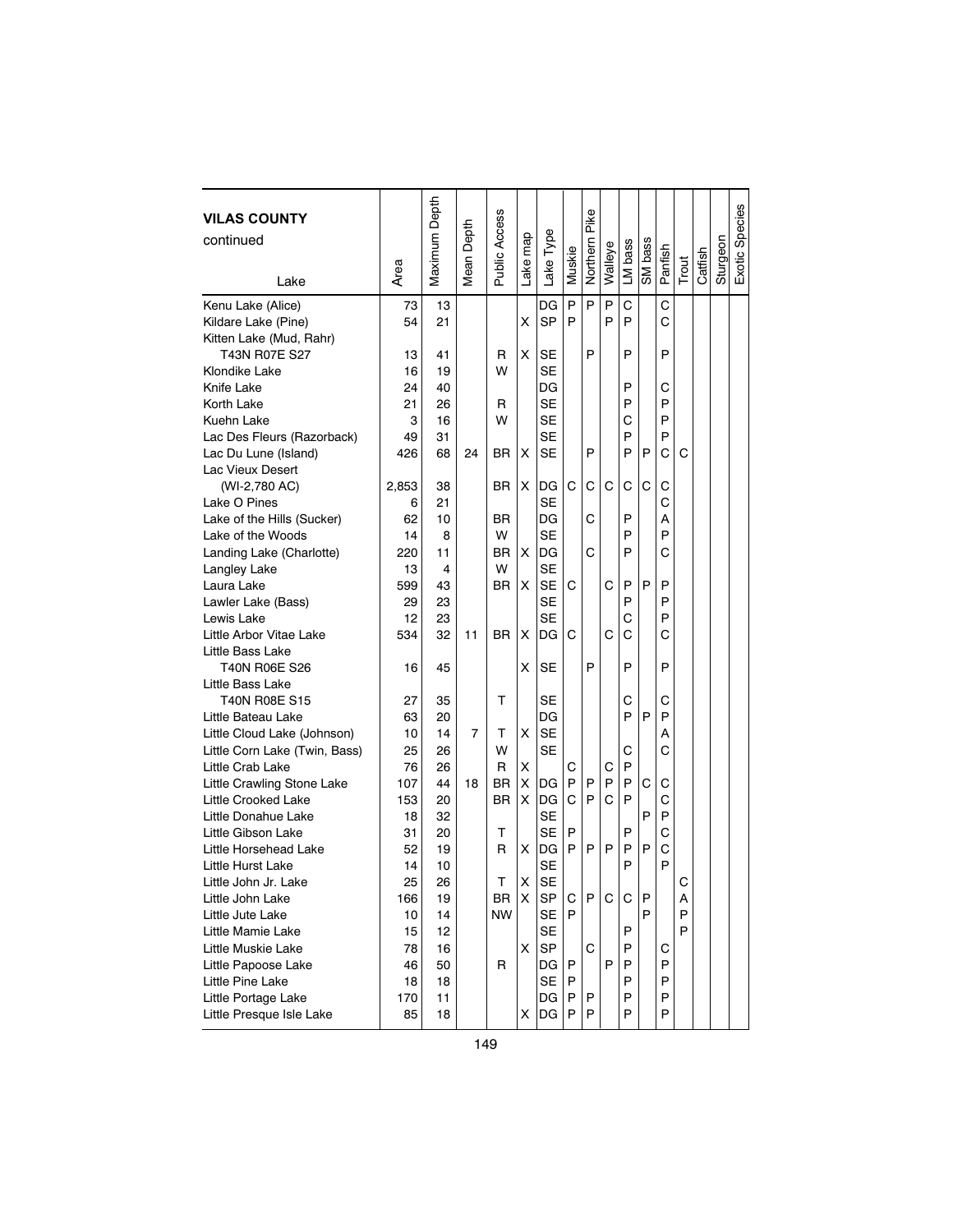| <b>VILAS COUNTY</b><br>continued | Area | Maximum Depth  | Depth<br>Mean I | Public Access | Lake map | Lake Type | Muskie | Pike<br>Northern | Walleye | LM bass | SM bass | Panfish | Trout | Catfish | Sturgeon | Exotic Species |
|----------------------------------|------|----------------|-----------------|---------------|----------|-----------|--------|------------------|---------|---------|---------|---------|-------|---------|----------|----------------|
| Lake                             |      |                |                 |               |          |           |        |                  |         |         |         |         |       |         |          |                |
| Little Rice Lake                 | 59   | $\overline{7}$ |                 | R             |          | SP        | P      | A                | P       | P       | P       | C       |       |         |          |                |
| Little Rock Lake                 | 45   | 10             |                 |               | X        | SE        |        |                  |         | С       |         | С       |       |         |          |                |
| Little Sand Lake                 | 107  | 32             |                 |               |          | SP        | P      | P                | P       | P       | P       | P       |       |         |          |                |
| Little Spider Lake (Gaffrey)     | 235  | 23             | 13              | BR            | X        | <b>SE</b> | P      |                  | P       | P       | P       | С       |       |         |          |                |
| Little St Germain Lake           | 980  | 53             | 11              | BR.           | X        | DG        | C      | A                | C       | C       | P       | Ċ       |       |         |          | Е              |
| Little Star Lake                 |      |                |                 |               |          |           |        |                  |         |         |         |         |       |         |          |                |
| T41N R08E S10                    | 93   | 9              |                 | R             |          | DG        |        | P                |         | P       |         | P       |       |         |          |                |
| Little Star Lake                 |      |                |                 |               |          |           |        |                  |         |         |         |         |       |         |          |                |
| T42N R05E S15                    | 245  | 67             | 31              | <b>NW</b>     | X        | DG        | C      | P                | C       | P       | P       | P       |       |         |          |                |
| Little Sugarbush Lake (Deer)     | 43   | 26             |                 |               |          | <b>SP</b> | P      | P                | P       | P       |         | P       |       |         |          |                |
| Little Tamarack Lake             | 200  | 16             |                 | ΒR            |          | DG        | P      | C                |         | С       |         | C       |       |         |          |                |
| Little Ten Lake                  | 17   | 32             |                 |               |          | <b>SE</b> |        |                  |         |         |         | P       |       |         |          |                |
| Little Trout Lake                | 978  | 98             | 25              | <b>BR</b>     | X        | <b>SE</b> | C      |                  | C       | P       | С       | P       | P     |         |          |                |
| Lone Pine Lake                   | 142  | 41             |                 |               |          | DG        | P      | P                | P       | C       | P       | P       |       |         |          |                |
| Lone Tree Lake                   | 121  | 16             |                 | BR            |          | SE        |        |                  |         | C       | P       | P       |       |         |          |                |
| Lonewood Lake                    | 13   | 26             |                 |               |          | SE        |        |                  |         | P       |         | P       |       |         |          |                |
| Long Interlaken Lake (Long)      | 368  | 65             |                 | <b>BR</b>     |          | DG        | P      | P                | P       | C       | С       | C       |       |         |          |                |
| Long Lake                        | 872  | 95             | 30              | <b>BF</b>     | X        | DG        | P      | P                | Ć       | P       | C       | P       | P     |         |          | Ε              |
| Loon Lake                        | 31   | 21             |                 | т             |          | <b>SE</b> |        |                  |         | P       | P       | P       |       |         |          |                |
| Lost Canoe Lake                  | 249  | 41             |                 | т             | X        | <b>SE</b> | P      | С                | С       | C       | P       | C       |       |         |          |                |
| Lost Lake                        | 544  | 20             |                 | <b>BR</b>     | X        | DG        | C      | C                | C       | C       |         | А       |       |         |          |                |
| Lotus Lake (Little Bass)         | 24   | 24             |                 |               |          | <b>SE</b> |        |                  |         | P       |         | P       |       |         |          |                |
| Lucy Lake                        | 38   | 23             |                 |               |          | <b>SE</b> |        |                  |         | C       |         | P       |       |         |          |                |
| Lynx Lake T40N R10E S15          | 22   | 20             |                 | ΒR            |          | DG        | C      | P                | C       | P       | P       | C       |       |         |          | Е              |
| Lynx Lake T43N R07E S18          | 339  | 48             | 18              | <b>BR</b>     | х        | DG        | C      | P                | Ć       | P       | С       | P       |       |         |          |                |
| Mabel Lake                       | 18   | 22             |                 | R             | X        | <b>SE</b> |        |                  |         | C       |         | Ċ       |       |         |          |                |
| Madeline Lake*(Mud)              | 159  | 17             | 9               | BR            | X        | DG        | C      | P                | P       | C       |         | Α       |       |         |          |                |
| Mamie Lake (WI-376 Acres)        | 400  | 15             | 10              | BR            | X        | DG        | C      | P                | C       | P       | P       | C       |       |         |          |                |
| <b>Manitowish Lake</b>           | 496  | 61             | 23              | NW            | х        | DG        | C      | C                | Ć       | P       | Ċ       | P       |       |         |          |                |
| Mann Lake                        | 261  | 18             | 5               | <b>BR</b>     | X        | SP        |        | C                |         |         |         | Ċ       |       |         |          |                |
| <b>Manuel Lake</b>               | 76   | 9              |                 | <b>BR</b>     |          | <b>SE</b> |        | P                |         |         |         | P       |       |         |          |                |
| Maple Lake (Long)                | 47   | 14             |                 | W             |          | SE        |        |                  |         | P       |         | P       |       |         |          |                |
| <b>Marion Lake</b>               | 16   | 37             |                 |               |          | <b>SP</b> |        |                  |         | P       |         | P       |       |         |          |                |
| <b>Marlands Lake</b>             | 10   | 19             |                 |               |          | <b>SE</b> |        |                  |         | P       |         | P       |       |         |          |                |
| Marsh Lake                       | 22   | 3              |                 |               |          | <b>SE</b> |        |                  |         |         |         |         |       |         |          |                |
| <b>Marshall Lake</b>             | 87   | 17             |                 | W             |          | DG        | P      | A                | P       | P       |         | P       |       |         |          |                |
| Mary Lake T40N R09E S35          | 7    | 10             |                 |               |          | <b>SE</b> |        |                  |         |         |         |         |       |         |          |                |
| Mary Lake T44N R05E S32          | 3    | 67             |                 |               |          | DG        |        |                  |         | P       |         | P       |       |         |          |                |
| McCabe Lake (Lenore)             | 13   | 26             |                 |               |          | <b>SE</b> |        |                  |         | C       |         | P       |       |         |          |                |
| McCullough Lake                  | 216  | 27             |                 |               |          | DG        | P      | P                | P       | C       |         | С       |       |         |          |                |
| McDonald Lake                    | 39   | 30             |                 | W             |          | SE        |        | P                |         | P       | P       | P       |       |         |          |                |
| McKinney Lake (Big Chub)         | 11   | 23             |                 |               |          | <b>SE</b> |        |                  |         | P       |         | P       |       |         |          |                |
| McLeod Lake                      | 52   | 7              |                 | т             |          | SE        |        |                  |         | P       |         | P       |       |         |          |                |
| Mermaid Lake                     | 60   | 55             |                 |               |          | <b>SE</b> |        | P                | P       | P       | P       | P       |       |         |          |                |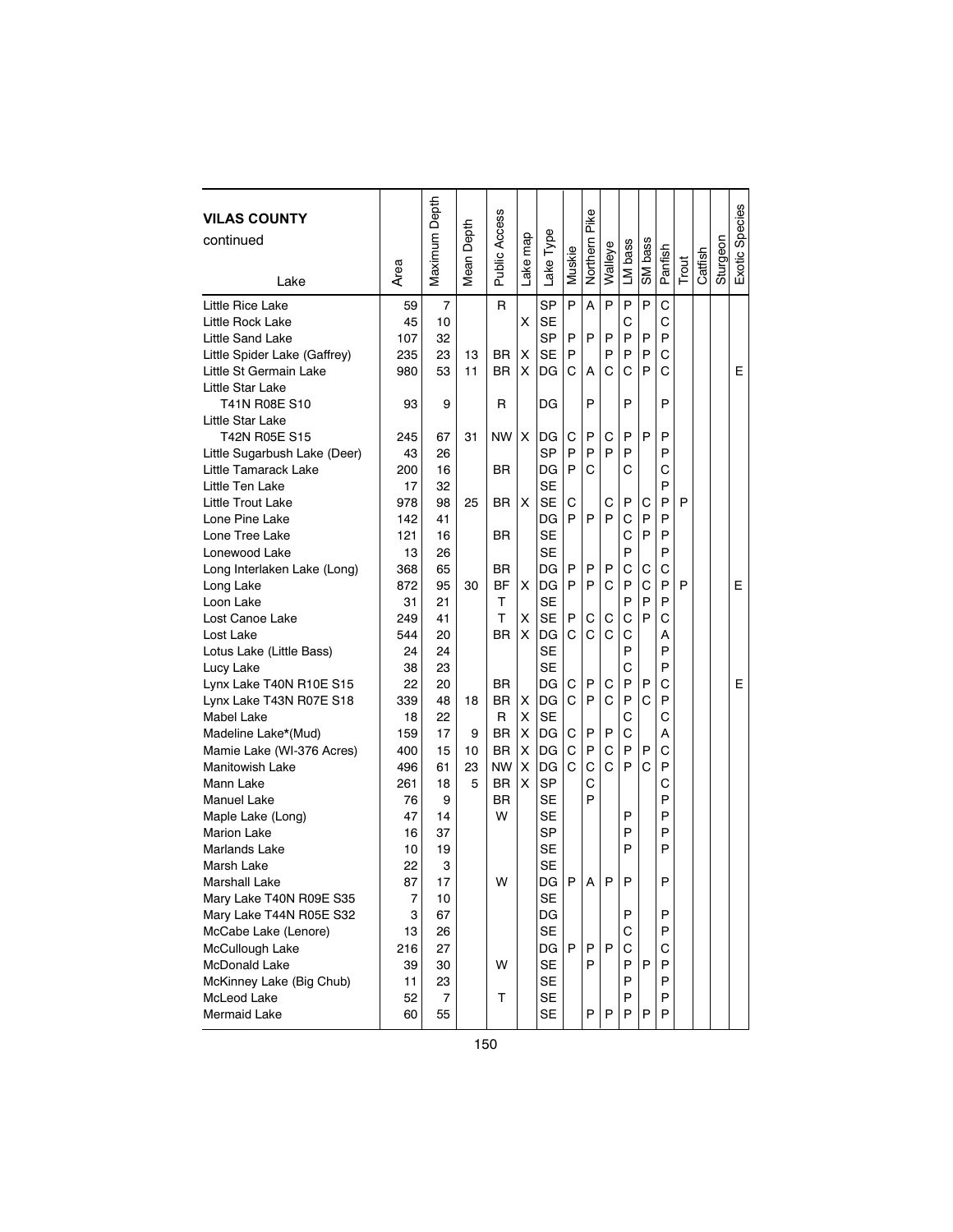| <b>VILAS COUNTY</b><br>continued |      | Maximum Depth  | Mean Depth | <b>Public Access</b> |         |           |        | Pike     |         |         |         |         |       |         |          | Exotic Species |
|----------------------------------|------|----------------|------------|----------------------|---------|-----------|--------|----------|---------|---------|---------|---------|-------|---------|----------|----------------|
|                                  |      |                |            |                      |         |           |        |          |         |         |         |         |       |         |          |                |
|                                  | Area |                |            |                      | ake map | Lake Type | Muskie | Northern | Walleye | LM bass | SM bass | Panfish | Trout | Catfish | Sturgeon |                |
| Lake                             |      |                |            |                      |         |           |        |          |         |         |         |         |       |         |          |                |
| <b>Merrill Lake</b>              | 24   | 26             |            | BR.                  |         | <b>SE</b> |        |          |         | P       |         | P       |       |         |          |                |
| Meta Lake                        | 175  | 25             |            |                      |         | <b>SE</b> |        |          | Ć       | P       | P       | P       |       |         |          |                |
| Midge Lake                       | 8    | 38             |            | R                    | X       | <b>SE</b> |        |          |         | С       |         | А       |       |         |          |                |
| Mielke Lake (Number 226)         | 29   | 34             | 13         | R                    | X       | <b>SE</b> |        |          |         |         |         |         | C     |         |          |                |
| Mill Lake (Charlotte)            | 131  | 9              |            | <b>BR</b>            | X       | DG        |        | С        |         | P       |         | С       |       |         |          |                |
| Minette Lake (L Bass, Spruce)    | 90   | 50             |            |                      |         | <b>SE</b> |        |          | P       | P       | P       | P       |       |         |          |                |
| Minonk Lake (Deer)               | 95   | 27             |            |                      |         | <b>SE</b> |        |          |         | P       |         | С       |       |         |          |                |
| Mirror Lake (George)             | 39   | 43             |            |                      |         | <b>SE</b> |        |          |         | P       |         | С       |       |         |          |                |
| <b>Mitten Lake</b>               | 140  | 23             |            |                      |         | <b>SE</b> |        | P        |         | C       |         | C       |       |         |          |                |
| Moccasin Lake                    | 83   | 26             |            |                      | X       | <b>SE</b> | P      | P        | P       | С       |         | С       |       |         |          |                |
| Monahan Lake                     | 17   | 22             |            |                      |         | <b>SE</b> |        |          |         | P       |         | P       |       |         |          |                |
| Moon Lake                        | 131  | 38             | 17         | <b>NW</b>            | X       | <b>SE</b> | P      | С        | C       | P       | С       | С       |       |         |          |                |
| Moraine Lake (WI-11 Acres)       | 87   | 22             |            |                      |         | SE        |        |          |         |         |         |         |       |         |          |                |
| <b>Morton Lake</b>               | 163  | 29             |            |                      |         | DG        | P      | P        | P       | С       |         | С       |       |         |          |                |
| Moss Lake (Little Mud)           | 196  | 29             |            | <b>NW</b>            |         | SE        | P      | P        | P       | С       | P       | C       |       |         |          |                |
| Moving Cloud Lake                | 16   | 20             |            |                      |         | SE        |        |          |         | С       |         | C       |       |         |          |                |
| Mud Lake T40N R08E S13           | 21   | 6              |            | <b>NW</b>            |         | SP        |        | С        |         | P       |         | Ć       |       |         |          |                |
| Mud Lake T41N R09E S35           | 25   | 4              |            | W                    |         | <b>SE</b> |        |          |         |         |         |         |       |         |          |                |
| Mud Lake T43N R07E S27           | 13   |                |            |                      |         |           |        |          |         |         |         |         |       |         |          |                |
| Mud Minnow Lake (Minnow)         | 12   | 24             |            |                      |         | SE        |        |          |         | P       |         | P       |       |         |          |                |
| Murphy Lake                      | 81   | 52             | 19         |                      | X       | DG        | P      |          | P       | P       | P       | P       |       |         |          |                |
| Muskeg Lake                      | 6    | 16             |            |                      |         | <b>SE</b> |        |          |         | P       |         | P       |       |         |          |                |
| Muskellunge Lake                 | 272  | 19             | 9          | BR.                  | X       | DG        | С      | С        | Ć       | P       |         | С       |       |         |          |                |
| Muskesin Lake (Big Bass)         | 115  | 22             |            |                      |         | <b>SE</b> | P      |          |         | P       | P       | С       |       |         |          |                |
| <b>Myrtle Lake</b>               | 28   | 29             |            | W                    |         | <b>SE</b> |        |          |         | P       | P       | P       |       |         |          |                |
| <b>Mystery Lake</b>              | 20   | $\overline{7}$ |            | W                    |         | DG        |        |          |         | P       |         | P       |       |         |          |                |
| Nebish Lake                      | 98   | 52             | 18         | ΒR                   | X       | <b>SE</b> |        |          |         |         | A       | С       |       |         |          |                |
| <b>Nell Lake</b>                 | 24   | 18             |            | W                    |         | SE        |        |          |         | P       |         | P       |       |         |          |                |
| Nellie Lake                      | 12   | 11             |            | W                    |         | <b>SE</b> |        |          |         | P       |         | P       |       |         |          |                |
| Nelson Lake T40N R09E S22        | 104  | 50             |            |                      |         | SE        | P      |          | P       | P       | P       | P       |       |         |          |                |
| Nelson Lake T42N R06E S31        | 27   | 48             |            | W                    | X       | <b>SE</b> | P      |          | P       | C       |         | C       |       |         |          |                |
| Nichols Lake                     | 40   | 16             |            | ΒR                   |         | SE        |        |          |         | P       |         | P       |       |         |          |                |
| Ninemile Lake, Lower*            | 646  | 5              |            |                      |         | DG        | P      | С        | C       | P       |         |         |       |         |          |                |
| Ninemile Lake, Upper             | 91   | 5              |            | R                    |         | DG        |        | P        |         | P       |         | P       |       |         |          |                |
| Nineweb Lake (Hilda)             | 37   | 26             |            |                      |         | <b>SE</b> |        |          |         | P       |         | P       |       |         |          |                |
| Nixon Lake                       | 110  | 5              |            | <b>NW</b>            |         | DG I      | C      |          | P       | P       | P       | P       |       |         |          |                |
| No Mans Lake                     | 225  | 31             |            |                      |         | DG        | P      |          | P       | С       |         | P       |       |         |          |                |
| Norwood Lake                     |      |                |            |                      |         |           |        |          |         |         |         |         |       |         |          |                |
| (Boot) (WI-32 AC)                | 125  | 89             |            | W                    | X       | SE        |        |          | P       | P       | P       | P       |       |         |          |                |
| Noseeum Lake                     |      |                |            |                      |         |           |        |          |         |         |         |         |       |         |          |                |
| T34N R05E S24                    | 20   | 29             |            |                      |         | SE        |        |          |         | С       |         | P       |       |         |          |                |
| Noseeum Lake                     |      |                |            |                      |         |           |        |          |         |         |         |         |       |         |          |                |
| T41N R11E S02                    | 13   | 25             |            |                      |         | SE        |        | P        |         | С       |         | P       |       |         |          |                |
| Nudist Lake (Crystal)            | 25   | 54             |            |                      |         | SE        |        |          |         | С       | С       | P       |       |         |          |                |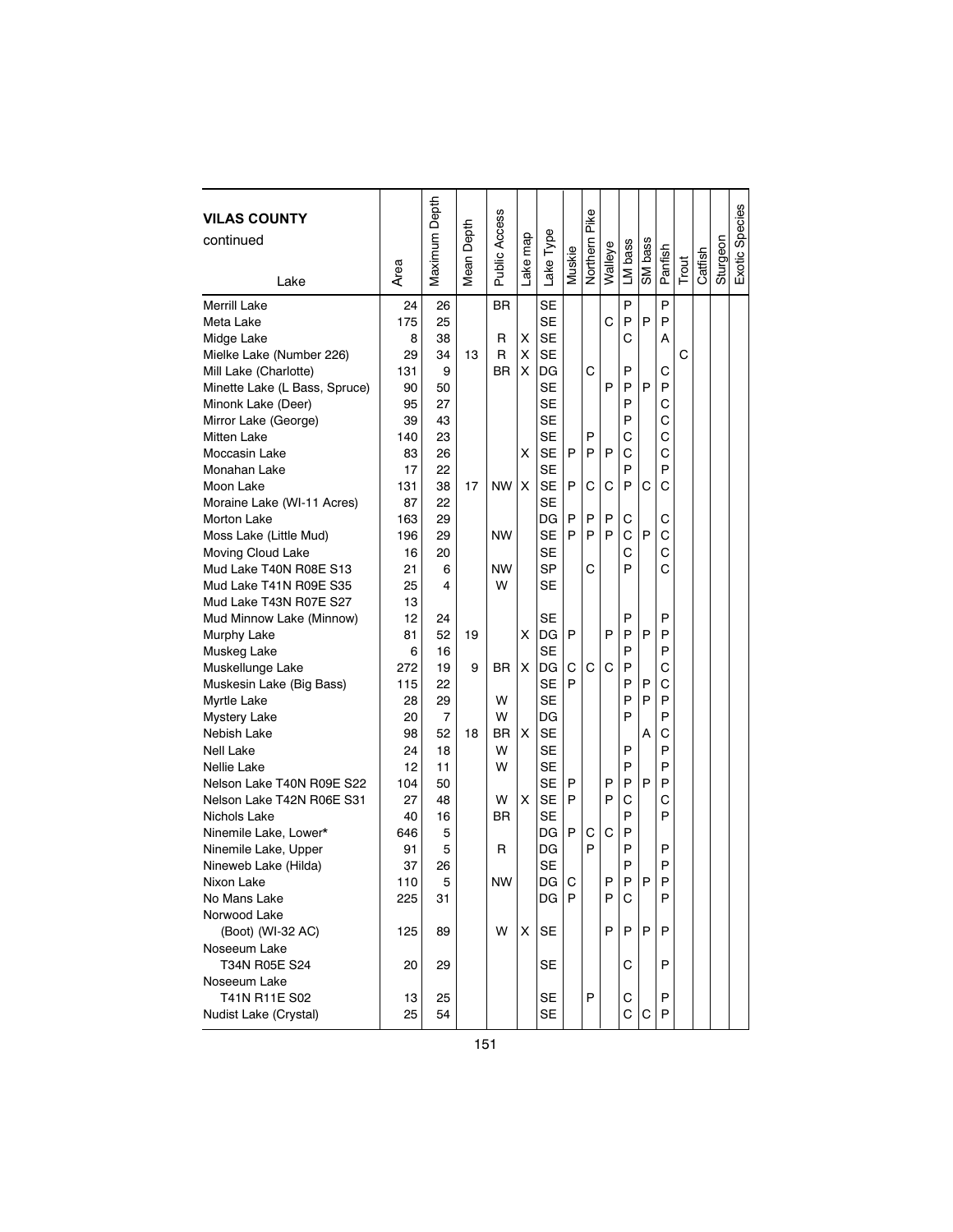| <b>VILAS COUNTY</b><br>continued |       | Maximum Depth | Mean Depth | Public Access |          |           |        | Pike     |         |         |         |         |       |         |          | Exotic Species |
|----------------------------------|-------|---------------|------------|---------------|----------|-----------|--------|----------|---------|---------|---------|---------|-------|---------|----------|----------------|
|                                  |       |               |            |               |          |           |        |          |         |         |         |         |       |         |          |                |
|                                  | Area  |               |            |               | Lake map | Lake Type | Muskie | Northern | Walleye | LM bass | SM bass | Panfish | Trout | Catfish | Sturgeon |                |
| Lake                             |       |               |            |               |          |           |        |          |         |         |         |         |       |         |          |                |
| Oberlin Lake (Long)              | 46    | 25            |            | T             |          | <b>SE</b> |        |          |         | C       |         | C       |       |         |          |                |
| Oriole Lake*                     | 22    | 55            |            |               |          | <b>SE</b> |        |          |         | P       |         | P       |       |         |          |                |
| Osceola Lake (Little Pickerel)   | 32    | 8             |            |               |          | <b>SP</b> |        |          |         | P       |         | P       |       |         |          |                |
| Oswego Lake                      | 66    | 17            |            | R             |          | SE        |        | P        |         | P       |         | P       |       |         |          |                |
| <b>Otter Lake</b>                | 217   | 30            | 12         |               | x        | DG        | С      | P        | С       | P       | P       | C       |       |         |          | Ε              |
| Oxbow Lake                       | 511   | 44            | 15         | BF            | X        | DG        | P      | P        | C       | P       | P       | P       |       |         |          |                |
| Pallette Lake (Clear)            | 173   | 65            | 33         | W             | X        | SE        |        | P        |         |         | C       | С       |       |         |          |                |
| Palmer Lake                      | 635   | 13            | 8          | <b>BR</b>     | X        | DG        | С      | C        | С       | С       | P       | C       |       |         |          |                |
| Papoose Lake                     | 428   | 65            |            | ΒR            | X        | <b>SP</b> | C      | P        | C       | P       | P       | P       |       |         |          |                |
| Pardee Lake*                     | 206   | 27            |            |               |          | DG        | P      |          | C       | C       | P       | P       |       |         |          |                |
| Partridge Lake                   | 234   | 19            | 9          | т             | X        | <b>SP</b> | P      |          | P       | C       | P       | C       |       |         |          |                |
| Patterson Lake                   | 18    | 17            |            |               |          | SE        |        |          |         | P       |         | P       |       |         |          |                |
| Pauto Lake (Plato)               | 17    | 52            |            | т             | x        | <b>SE</b> |        |          |         |         |         |         | C     |         |          |                |
| Pearl Lake                       | 3     | 12            |            |               |          | SE        |        | P        |         | P       |         | P       |       |         |          |                |
| Perch Lake T40N R09E S35         | 34    | 27            |            |               |          | SE        |        |          |         | P       |         | P       |       |         |          |                |
| Perch Lake T42N R10E S04         | 14    | 18            |            |               |          | <b>SE</b> |        |          |         |         |         | P       |       |         |          |                |
| Perry Lake                       | 21    | 21            |            |               |          | <b>SE</b> |        |          |         | P       |         | P       |       |         |          |                |
| Pickel Lake                      | 2     | 8             |            |               |          | <b>SE</b> |        |          |         |         |         |         |       |         |          |                |
| <b>Pickerel Lake</b>             | 293   | 26            | 12         | BR.           | х        | DG        | С      | P        | С       | P       |         | С       |       |         |          |                |
| Pickerel Lake*T39N R08E S07      | 736   | 17            | 9          | BR.           | X        | DG        | P      | C        | P       | C       | P       | C       |       |         |          |                |
| Pier Lake (Cranberry)            | 41    | 19            |            | W             |          | SE        |        |          |         | P       |         | P       |       |         |          |                |
| Pincherry Lake (Anderson)        | 23    | 25            |            | W             |          | SE        |        |          |         | P       |         | P       |       |         |          |                |
| Pine Island Lake (Bass)          | 79    | 21            |            |               |          | <b>SE</b> | C      |          | P       | P       |         | А       |       |         |          |                |
| Pine Lake (Mud)                  | 16    | 18            |            |               |          | <b>SP</b> |        | P        |         | С       |         | P       |       |         |          |                |
| Pinkeye Lake                     | 41    | 39            |            |               |          | <b>SE</b> |        |          |         | C       |         | P       |       |         |          |                |
| Pioneer Lake                     | 427   | 27            | 12         | <b>BR</b>     | х        | DG        | C      | P        | P       | C       |         | C       |       |         |          |                |
| Placid Twin Lake, North          | 32    | 23            | 8          | <b>NW</b>     | х        | DG        | P      |          | P       | P       | P       | P       |       |         |          |                |
| Placid Twin Lake, South          | 35    | 26            | 16         | <b>NW</b>     | X        | SE        | P      |          | P       | P       | P       | P       |       |         |          |                |
| Pleasant Lake (Bluegill)         | 14    | 24            |            |               |          | <b>SE</b> |        |          |         | C       |         | P       |       |         |          |                |
| Plum Lake                        | 1,108 | 57            | 20         | BR            | Χ        | DG        | C      | P        | С       | P       | P       | C       |       |         |          |                |
| <b>Plummer Lake</b>              | 213   | 65            |            |               | X        | <b>SE</b> | C      |          | P       | P       | P       | P       |       |         |          |                |
| Plymouth Lake                    | 11    | 22            |            |               |          | <b>SE</b> |        |          |         | P       |         | P       |       |         |          |                |
| Pokegama Lake                    | 1,052 | 65            |            | <b>NW</b>     |          | DG        | P      | С        | C       | P       | P       | C       |       |         |          |                |
| Pollack Lake                     | 5     | 12            |            | W             |          | <b>SE</b> |        |          |         | C       |         | P       |       |         |          |                |
| Potfish Lake                     | 16    | 16            |            |               |          | <b>SE</b> |        |          |         | P       |         | P       |       |         |          |                |
| Poupart Lake                     | 49    | 50            |            |               |          | SF I      | P      | P.       | P       | P       | P       | P       |       |         |          |                |
| Presque Isle Lake                | 1,280 | 80            |            | ΒF            | X        | DG        | C      | P        | C       | P       | P       | P       |       |         |          |                |
| Presque Springs                  | 3     |               |            |               |          | SP        |        |          |         |         |         |         |       |         |          |                |
| Prong Lake                       | 30    | 50            |            | т             | x        | SE        |        |          |         | С       |         | Α       |       |         |          |                |
| Punch Lake                       | 21    | 40            |            | W             | X        | SE        | P      |          |         | С       |         |         |       |         |          |                |
| Rade Lake                        | 43    | 15            |            | R             |          | SE        |        |          |         | C       |         | P       |       |         |          |                |
| Rainbow Lake                     | 146   | 36            |            |               |          | DG        | P      | P        | С       | P       | P       | P       |       |         |          |                |
| Rainbow Spring                   | 3     | 15            |            |               |          | <b>SP</b> |        |          |         |         |         |         | С     |         |          |                |
| Range Line Lake                  | 60    | 13            |            | W             |          | SE        |        |          |         | P       |         | P       |       |         |          |                |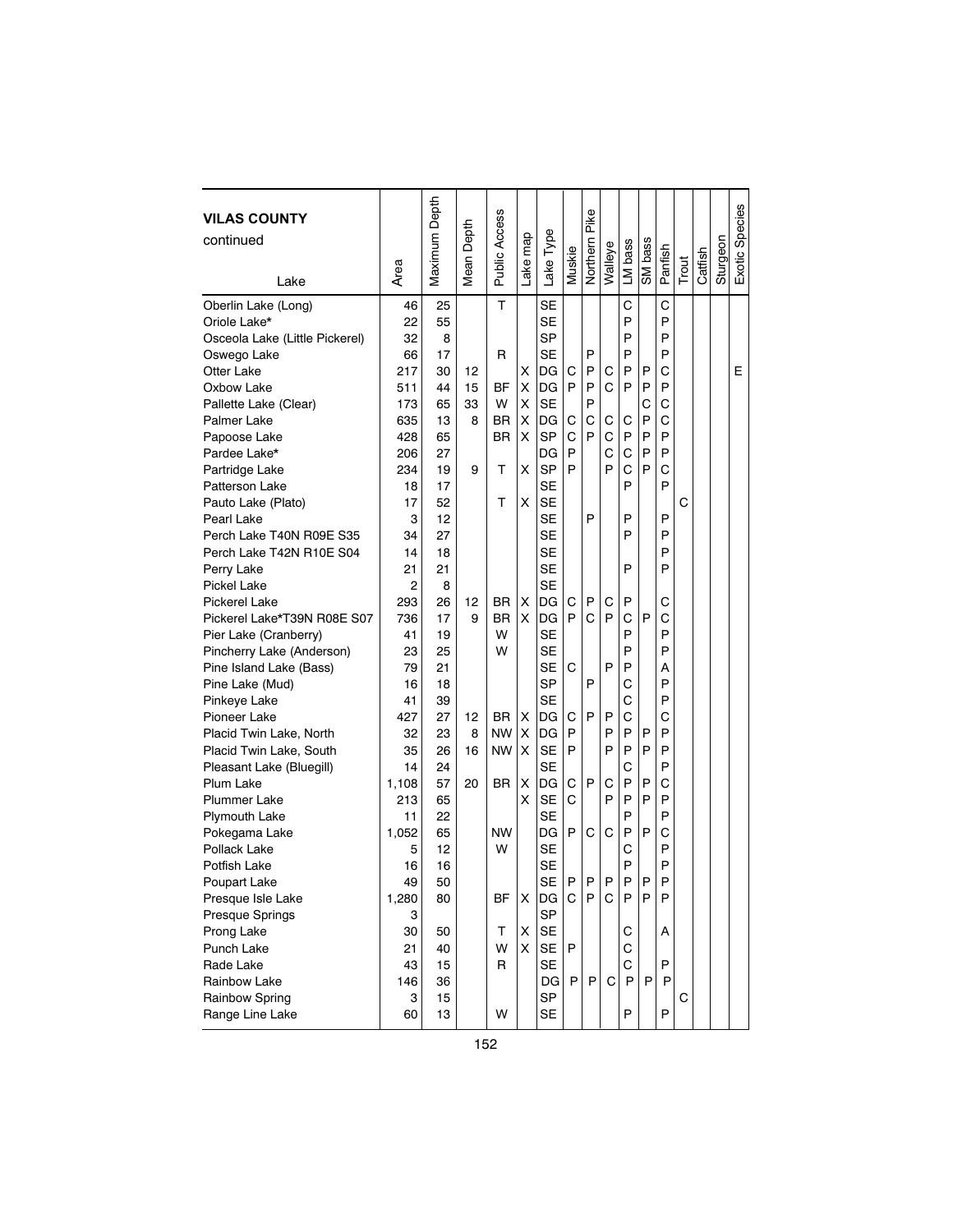| <b>VILAS COUNTY</b><br>continued |           | Maximum Depth  | Depth  | Public Access |          |                 |              | Pike     |         |         |         |         |       |         |          | Exotic Species |
|----------------------------------|-----------|----------------|--------|---------------|----------|-----------------|--------------|----------|---------|---------|---------|---------|-------|---------|----------|----------------|
|                                  |           |                |        |               |          |                 |              |          |         |         |         |         |       |         |          |                |
| Lake                             | Area      |                | Mean I |               | Lake map | Lake Type       | Muskie       | Northern | Walleye | LM bass | SM bass | Panfish | Trout | Catfish | Sturgeon |                |
| Raven Lake (Dead)                | 40        | 13             |        | R             |          | <b>SE</b>       |              | C        |         |         |         | P       |       |         |          |                |
| Razorback Lake                   | 362       | 35             | 15     | <b>BR</b>     | X        | SE              | P            | C        | C       | С       | C       | C       |       |         |          |                |
| Red Bass Lake                    | 26        | 22             |        | R             | X        | SE              |              |          |         | P       |         | C       | C     |         |          |                |
| Red Lake                         | 42        | 25             |        | W             |          | DG              |              |          |         | P       |         | C       |       |         |          |                |
| <b>Reiter Lake</b>               | 14        | 12             |        | W             |          | <b>SE</b>       |              |          |         |         |         | P       |       |         |          |                |
| Reservoir Lake                   | 27        | 14             |        | W             |          | <b>SE</b>       |              |          |         |         |         | P       |       |         |          |                |
| Rest Lake                        | 808       | 53             | 18     | ΒR            | X        | DG              | С            | С        | С       | P       | P       | С       |       |         |          |                |
| Rice Lake T40N R09E S14          | 71        | 7              |        | R             |          | DG              | P            | P        | P       | P       |         | P       |       |         |          |                |
| Rice Lake T43N R06E S34          | 9         | 15             |        | W             |          | <b>SE</b>       |              |          |         |         |         | P       |       |         |          |                |
| Roach Lake T40N R07E S09         | 51        | 48             |        | W             |          | <b>SE</b>       |              |          |         | С       |         | C       |       |         |          |                |
| Roach Lake T43N R08E S07         | 125       | 37             |        |               |          | SE              |              |          |         | P       | P       | P       |       |         |          |                |
| Robinson Lake                    | 37        | 20             |        | R             | x        | <b>SE</b>       |              |          |         | P       |         | P       |       |         |          |                |
| Rock Lake                        | 122       | 18             |        | <b>NW</b>     |          | SE              | P            | P        | C       | А       |         | C       |       |         |          |                |
| Rosalind Lake (Mary, Bass)       | 43        | 50             |        |               |          | <b>SE</b>       | P            |          |         | P       |         | C       |       |         |          |                |
| Rose Lake                        | 4         | 39             |        |               |          | SE              |              |          |         | P       |         | P       |       |         |          |                |
| Ross Allen Lake                  | 66        | 24             |        |               |          |                 |              |          |         | С       |         | C       |       |         |          |                |
| Ross Lake                        | 146       | 14             |        | W             |          | DG              |              |          |         | C       |         | C       |       |         |          |                |
| Round Lake                       | 116       | 25             |        | <b>BR</b>     |          | DG              | С            |          | С       | С       |         | C       |       |         |          |                |
| Rudolph Lake                     |           |                |        |               |          |                 |              |          |         |         |         |         |       |         |          |                |
| T42N R06E S26                    | 39        | 24             |        | W             |          | SE              |              |          |         | С       |         | С       |       |         |          |                |
| Rudolph Lake                     |           |                |        |               |          |                 |              |          |         |         |         |         |       |         |          |                |
| T43N R07E S17                    | 79        | 26             |        |               |          | DG              | C            |          | C       | P       |         | С       |       |         |          |                |
| Rush Lake (Clear, Bass)          | 44        | $\overline{7}$ |        | <b>NW</b>     |          | DG              | C            | P        | P       | P       | P       | C       |       |         |          |                |
| Russet Lake (No Mans)            | 45        | 27             |        |               |          | SE              |              |          |         | P       |         | P       |       |         |          |                |
| Safford Lake                     | 7         | 30             |        |               |          | <b>SE</b>       |              |          |         |         |         |         |       |         |          |                |
| Salsich Lake (Bass)              | 48        | 36             |        | ΒR            | х        | <b>SE</b>       |              | P        |         | С       |         | С       |       |         |          |                |
| Sanborn Lake                     | 253       | 13             |        |               |          | SP              |              | A        |         | P       |         | C       |       |         |          |                |
| Sanford Lake                     | 88        | 42             |        |               | х        | SE              | C            |          | C       | P       | C       | С       |       |         |          |                |
| Scaffold Lake                    | 20        | 30             |        | W             |          | SE              |              | P        |         | C       |         | C       |       |         |          |                |
| Scat Lake                        | 15        | 27             |        |               |          | <b>SE</b>       |              |          |         | P       |         | P       |       |         |          |                |
| <b>Scattering Rice Lake</b>      | 267       | 17             | 8      | NW            | X.       | DG              | C            | P        | С       | P       | P       | C       |       |         |          | Е              |
| Secret Lake                      | 12        | 21             |        | W             |          | <b>SE</b>       |              |          |         |         |         | P       |       |         |          |                |
| Seneca Lake (Little Turtle)      | 17        | 10             |        |               |          | <b>SE</b>       |              |          |         | P       |         | P       |       |         |          |                |
| Seventeen Lake                   | 61        | 8              |        | W             |          | <b>SE</b>       |              |          |         | P       |         | P       |       |         |          |                |
| Shannon Lake (Anderson)          | 36        | 30             | 15     | BR            | X        | <b>SE</b>       | $\mathsf{C}$ |          |         | С       |         | C<br>P  | С     |         |          |                |
| Sherman Lake (Lost)              | 123       | 19             |        | T.            |          | <b>SE</b>       |              |          | C       | P       |         |         |       |         |          |                |
| Shishebogama Lake*               | 716       | 42             |        | NW            | X        | DG              | C            | P        | С       | С       | Ρ       | С       |       |         |          |                |
| Signal Lake (Star)               | 58        | 45             |        |               |          | SP              | P            | P<br>C   | Ρ       | P       | P       | P       |       |         |          |                |
| Silver Lake                      | 61        | 19             | 8      | $BR, P$ $X$   |          | SE              |              |          | P       | P       |         | А<br>P  |       |         |          |                |
| Sime Lake<br>Smith Lake          | 34        | 14             |        | W<br>W        |          | <b>SE</b><br>SE |              |          |         |         |         | А       |       |         |          |                |
|                                  | 43        | 18<br>39       |        | BR            |          | SE              |              |          |         | С<br>P  | P       | P       | P     |         |          |                |
| Smoky Lake<br>Snake Lake         | 610<br>12 | 18             | 8      | R             | x        | <b>SE</b>       |              |          |         | P       |         | P       |       |         |          |                |
| Snipe Lake                       | 239       | 15             | 10     | <b>BF</b>     | X        | SE              | С            |          | С       | P       |         | С       |       |         |          |                |
|                                  |           |                |        |               |          |                 |              |          |         |         |         |         |       |         |          |                |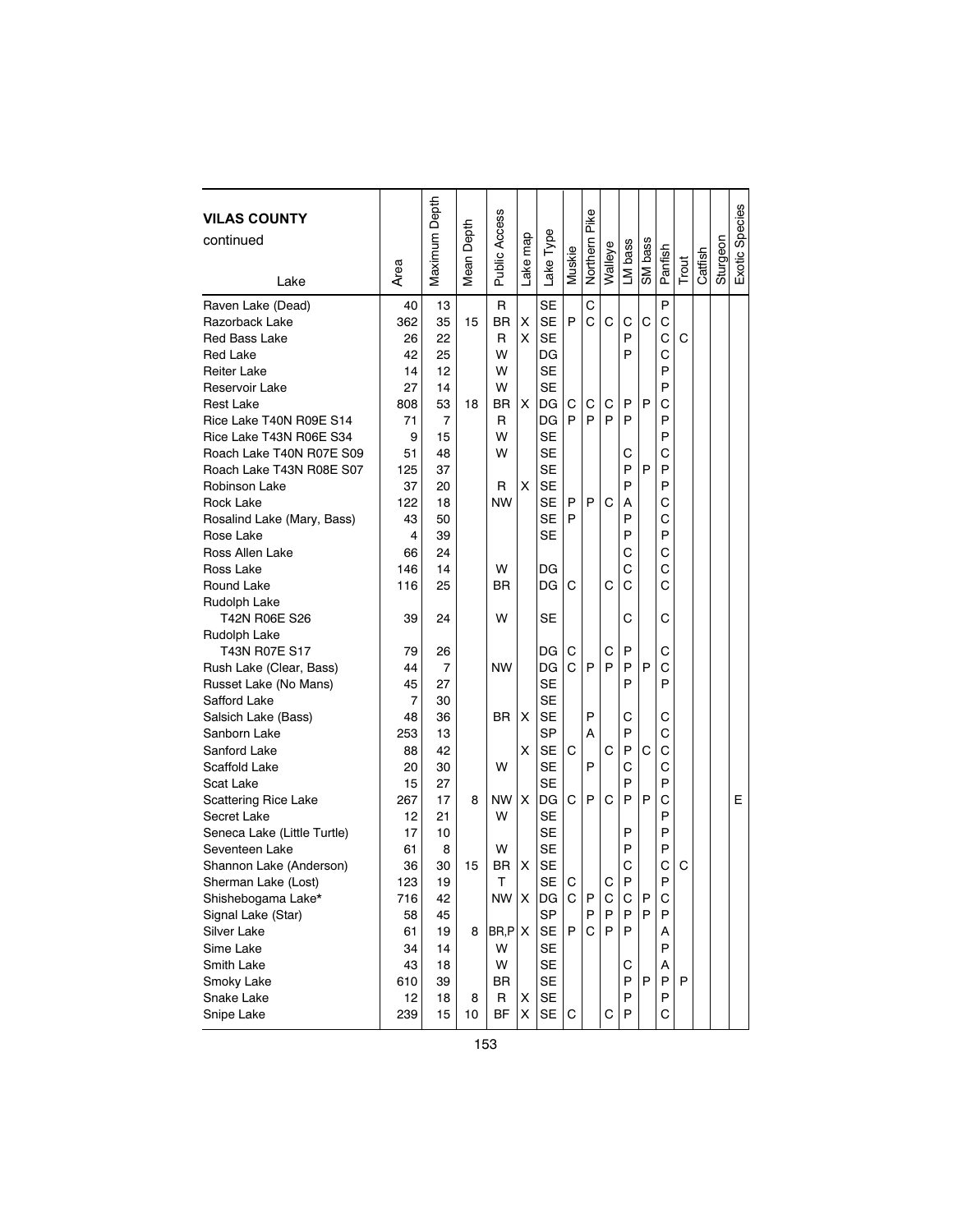| <b>VILAS COUNTY</b>          |       | Maximum Depth | Depth          | Public Access |         |           |        | Pike     |         |         |         |         |       |         |          | Exotic Species |
|------------------------------|-------|---------------|----------------|---------------|---------|-----------|--------|----------|---------|---------|---------|---------|-------|---------|----------|----------------|
| continued                    |       |               |                |               |         |           |        |          |         |         |         |         |       |         |          |                |
|                              | Area  |               | Mean I         |               | ake map | Lake Type | Muskie | Northern | Walleye | LM bass | SM bass | Panfish | Trout | Catfish | Sturgeon |                |
| Lake                         |       |               |                |               |         |           |        |          |         |         |         |         |       |         |          |                |
| Snort Lake                   | 24    | 30            |                |               |         | <b>SE</b> |        |          |         | P       |         | C       |       |         |          |                |
| Snyder Lake                  | 16    | 15            |                | т             |         | SE        |        |          |         | P       |         | P       |       |         |          |                |
| Soleit Lake                  | 8     | 12            |                |               |         | <b>SE</b> |        |          |         | P       |         | P       |       |         |          |                |
| Sparkling Lake (Silver)      | 127   | 64            |                | <b>BR</b>     | х       | <b>SE</b> | С      |          | С       | P       | С       | P       |       |         |          |                |
| Spectacle Lake               | 171   | 35            | 12             | BR            | X       | <b>SE</b> |        |          | P       | C       | C       | C       | C     |         |          |                |
| Spider Lake                  | 272   | 43            | 20             | <b>NW</b>     | X       | DG        | C      | С        | C       | P       | P       | C       |       |         |          |                |
| Spirit Lake                  | 80    | 20            |                |               |         | <b>SE</b> |        |          |         |         |         | С       |       |         |          |                |
| Spread Lake                  | 20    | 4             |                |               |         | SP        |        |          |         |         |         | P       |       |         |          |                |
| Spring Lake T39N R10E S11    | 36    | 18            |                |               |         | SE        |        |          |         | P       |         | P       |       |         |          |                |
| Spring Lake T43N R09E S27    | 195   | 12            | $\overline{7}$ |               |         | DG        |        | P        | P       | P       |         | P       |       |         |          |                |
| Spruce Lake                  | 15    | 16            |                | т             |         | SE        |        |          |         | С       |         | Α       |       |         |          |                |
| Squash Lake*                 |       |               |                |               |         |           |        |          |         |         |         |         |       |         |          |                |
| T39N R11E S18                | 18    | 27            |                |               |         | <b>SE</b> |        |          |         | P       |         | P       |       |         |          |                |
| Squaw Lake                   | 785   | 21            |                | <b>BR</b>     | х       | DG        | С      | С        | С       | P       | P       | C       |       |         |          |                |
| Squirrel Lake*               | 1,317 | 46            | 16             | <b>BR</b>     | X       | DG        | C      | P        | C       | C       | C       | C       |       |         |          |                |
| Star Lake                    | 1,206 | 68            | 23             | BR.           | X       | DG        | C      | P        | С       | P       | P       | C       |       |         |          |                |
| <b>Starrett Lake</b>         | 66    | 19            |                | <b>BR</b>     |         | SE        |        | P        | P       | Α       | P       | C       |       |         |          |                |
| Statehouse Lake (Tower)      | 23    | 18            |                | W             |         | SE        |        | P        |         | P       |         | Ċ       |       |         |          |                |
| Stateline Lake (WI-60 Acres) | 199   | 67            |                |               |         | <b>SP</b> |        | C        |         | P       |         | С       |       |         |          |                |
| Statenaker Lake              | 210   | 77            | 29             |               | X       | <b>SE</b> | P      |          | P       | P       |         | С       |       |         |          |                |
| Stearns Lake                 | 217   | 16            | 6              | R             | X       | <b>SE</b> | P      | P        | P       | P       | P       | P       |       |         |          |                |
| Stella Lake                  | 91    | 9             |                | BR.           |         | SP        |        | P        |         | P       |         | C       |       |         |          |                |
| Stepping Stone Lake No. 1    | 18    | 46            |                |               |         | <b>SE</b> |        |          |         | P       |         | P       |       |         |          |                |
| Stepping Stone Lake No. 2    | 15    | 25            |                |               |         | SE        |        |          |         | P       |         | P       |       |         |          |                |
| Stepping Stone Lake No. 3    | 12    | 36            |                |               |         | <b>SE</b> |        |          |         | P       |         | P       |       |         |          |                |
| Stewart Lake                 | 39    | 12            |                | R             |         | SE        |        | P        |         | P       |         | P       |       |         |          |                |
| Stone Lake                   | 139   | 43            | 12             | NW            | x       | DG        | C      | P        | C       | P       | P       | C       |       |         |          |                |
| Stormy Lake                  | 522   | 63            | 33             | BR            | х       | <b>SE</b> |        | P        |         | P       | C       | P       | C     |         |          |                |
| <b>Street Lake</b>           | 54    | 22            | 13             | т             | X       | <b>SE</b> |        |          |         | P       |         | C       |       |         |          |                |
| Stub Walsh Lake              | 2     | 37            |                | W             |         | <b>SE</b> |        |          |         | P       |         | P       |       |         |          |                |
| Sturgeon Lake                | 32    | 18            |                | <b>NW</b>     |         | DG        | P      | P        | P       | P       | P       | C       |       |         | P        |                |
| Sugar Maple Lake (Big Bass)  | 137   | 46            | 14             | W             | x       | <b>SE</b> |        | P        |         | P       | P       | С       |       |         |          |                |
| Sugarbush Lake, Lower        | 182   | 61            | 23             |               | Χ       | DG        | P      | P        | P       | P       | P       | P       |       |         |          |                |
| Sugarbush Lake, Middle       | 269   | 57            | 18             |               | X       | DG        | P      | P        | P       | P       | P       | P       |       |         |          |                |
| Sugarbush Lake, Upper        | 162   | 29            | 17             |               | X       | DG        | C      | P        | C       | P       | P       | P       |       |         |          |                |
| Sumach Lake (Long)           | 60    | 27            |                |               |         | <b>SE</b> | P      |          | Þ       | P       |         | P       |       |         |          |                |
| Sunfish Lake                 | 55    | 18            |                |               |         | DG        | P      | P        | P       |         | P       | P       |       |         |          |                |
| Sunset Lake (Round)          | 213   | 30            | 15             |               | X.      | <b>SE</b> | P      | С        | P       | A       | Α       | P       |       |         |          |                |
| Tamarack Lake                | 14    | 16            |                | NW            | X       | DG        | P      | P        |         | P       |         | С       |       |         |          |                |
| <b>Tambling Lake</b>         | 169   | 11            |                |               | X       | SP        |        | A        | P       | P       |         | С       |       |         |          |                |
| Tank Lake                    | 13    | 25            | 10             |               | X       | <b>SE</b> |        |          |         | С       |         | P       |       |         |          |                |
| Taylor Lake (Stevens)        | 20    | 25            |                |               |         | SE        |        |          |         | P       |         | P       |       |         |          |                |
| <b>Tellefson Lake</b>        | 17    | 33            |                | W             |         | <b>SE</b> |        |          |         | P       |         | P       |       |         |          |                |
|                              |       |               |                |               |         |           |        |          |         |         |         |         |       |         |          |                |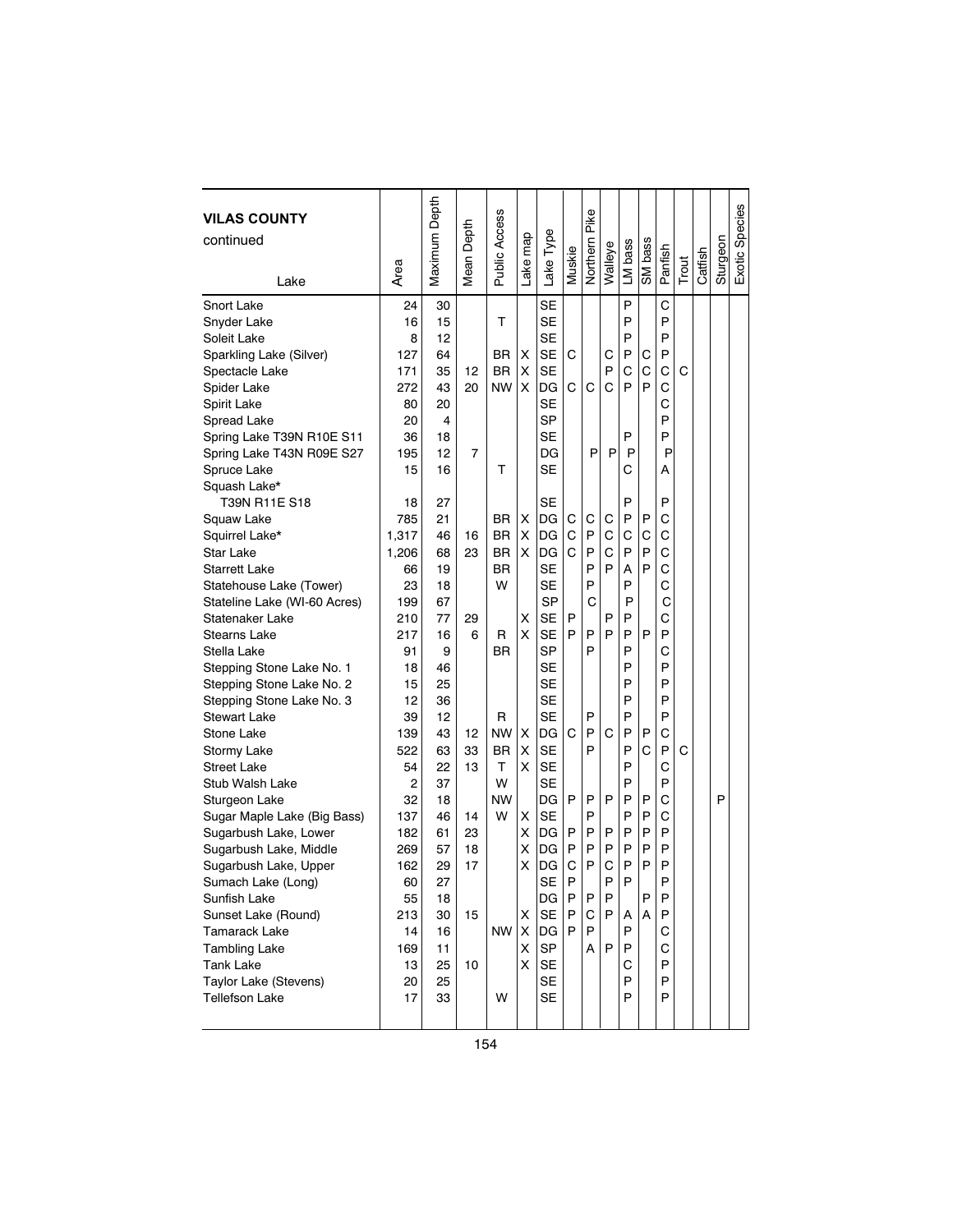| <b>VILAS COUNTY</b>         |       | Maximum Depth | Depth  | Public Access |                           |           |        | Northern Pike |         |         |         |         |       |         |          | Exotic Species |
|-----------------------------|-------|---------------|--------|---------------|---------------------------|-----------|--------|---------------|---------|---------|---------|---------|-------|---------|----------|----------------|
| continued                   |       |               |        |               | Lake map                  | -ake Type |        |               |         |         | SM bass |         |       |         | Sturgeon |                |
|                             | Area  |               | Mean I |               |                           |           | Muskie |               | Walleye | LM bass |         | Panfish | Trout | Catfish |          |                |
| Lake                        |       |               |        |               |                           |           |        |               |         |         |         |         |       |         |          |                |
| <b>Tenderfoot Lake</b>      |       |               |        |               |                           |           |        |               |         |         |         |         |       |         |          |                |
| (WI-383 Acres)              | 437   | 33            |        | <b>NW</b>     | X                         | DG        | C      | P             | C       | P       | C       | С       |       |         |          |                |
| Tepee Lake (Bass)           | 59    | 23            |        |               |                           | DG        |        | P             | P       | P       |         | P       |       |         |          |                |
| Tinsel Lake (Little Bass)   | 37    | 15            |        |               |                           | <b>SE</b> |        |               |         | P       |         | P       |       |         |          |                |
| Tippecanoe Lake (Island)    | 155   | 34            |        |               |                           | <b>SE</b> | P      |               | P       | P       | P       | P       |       |         |          |                |
| Torch Lake (Home)           | 35    | 14            |        | BR            |                           | <b>SE</b> |        |               |         | С       |         | C       |       |         |          |                |
| Toulish Lake (Statenaker)   | 79    | 27            |        |               |                           | <b>SE</b> |        |               |         | P       |         | С       |       |         |          |                |
| Towanda Lake (Bass)         | 146   | 27            | 10     | BR            | X                         | <b>SE</b> | C      | P             | C       | P       |         | C       |       |         |          |                |
| <b>Tower Lake</b>           | 25    | 30            |        | BR            |                           | <b>SE</b> |        |               |         | P       |         | C       |       |         |          |                |
| Toy Lake (Rat)              | 70    | 11            |        | W             |                           | <b>SP</b> |        |               |         |         |         | P       |       |         |          |                |
| <b>Trilby Lake</b>          | 92    | 12            | 7      | т             | х                         | <b>SE</b> |        |               |         | P       |         |         |       |         |          |                |
| <b>Trostel Lake</b>         | 17    | 30            |        |               |                           | <b>SE</b> |        |               |         | P       |         | P       |       |         |          |                |
| <b>Trout Lake</b>           | 3,816 | 117           | 49     | <b>BR</b>     | X                         | DG        | С      | С             | С       | P       | С       | C       | С     |         |          |                |
| Turner Lake*                | 149   | 12            | 8      | NW            | X                         | DG        | C      | C             | Α       | P       |         | C       |       |         |          |                |
| Turtle Lake, North          | 369   | 58            |        | <b>NW</b>     | X                         | DG        | C      | P             | C       | P       | P       | С       |       |         |          |                |
| Turtle Lake, South          | 454   | 23            |        | <b>BR</b>     | х                         | DG        | C      | P             | C       | P       | P       | С       |       |         |          | E              |
| <b>Twin Island Lake</b>     | 205   | 15            | 8      | <b>NW</b>     | X                         | DG        | P      | P             | P       | P       |         | C       |       |         |          |                |
| Twin Lake, North            | 2,788 | 60            | 28     | <b>BF</b>     | X                         | DG        | C      |               | C       | P       | P       | C       |       |         |          | E              |
| Twin Lake, South            | 642   | 43            | 20     | BR            | X                         | DG        | С      |               | C       | P       | P       | C       |       |         |          |                |
| Unnamed                     |       |               |        |               |                           |           |        |               |         |         |         |         |       |         |          |                |
| T40N R04E S22-14            | 24    | 9             |        |               |                           | SE        |        |               |         |         |         |         |       |         |          |                |
| T40N R05E S21-04            | 36    | 3             |        |               |                           | <b>SE</b> |        |               |         |         |         |         |       |         |          |                |
| T40N R06E S06-07            | 34    | 10            |        |               |                           | <b>SE</b> |        |               |         |         |         |         |       |         |          |                |
| T40N R09E S34-11            | 30    | 26            |        | W             |                           | <b>SE</b> |        |               |         |         |         | P       |       |         |          |                |
| T41N R06E S23-05            |       |               |        |               |                           |           |        |               |         |         |         |         |       |         |          |                |
| (Max Lake)                  | 24    | 13            |        | w             |                           | SE        |        |               |         | P       |         | С       |       |         |          |                |
| T41N R06E S27-14            | 24    | 32            |        | т             |                           | <b>SE</b> |        |               |         | P       |         | А       |       |         |          |                |
| T41N R06E S28-01            | 20    | 16            |        | W             |                           | <b>SE</b> |        |               |         |         |         |         |       |         |          |                |
| T41N R06E S30-02            | 22    | 21            |        |               |                           | <b>SE</b> |        |               |         | P       |         | P       |       |         |          |                |
| T42N R06E S34-06            | 22    | 11            |        |               |                           | <b>SE</b> |        |               |         |         |         |         |       |         |          |                |
| T42N R07E S35-02            | 20    | 10            |        | w             |                           | <b>SE</b> |        |               |         |         |         |         |       |         |          |                |
| T43N R06E S16-16            | 20    | 31            |        | w             |                           | <b>SE</b> |        |               |         | P       |         | P       |       |         |          |                |
| T43N R06E S33-07            | 21    | 33            |        | w             |                           | <b>SE</b> |        |               |         | P       |         | P       |       |         |          |                |
| Van Vliet Lake              | 220   | 23            |        | ΒR            | x                         | <b>SP</b> | P      | P             | С       | P       |         | C       |       |         |          |                |
| Vance Lake (Dam, Dan)       | 30    | 12            |        | <b>NW</b>     |                           | DG        | P      | P             | P       | P       | P       | C       |       |         | P        |                |
| Vandercook Lake (Crane)     | 95    | 33            |        | BR            | $\boldsymbol{\mathsf{X}}$ | <b>SE</b> |        | C             |         | $\cap$  |         | C       |       |         |          |                |
| Verna Lake                  | 77    | 23            |        | BR            | х                         | SP        | P      | P             |         | P       |         | C       |       |         |          |                |
| Vista Lake                  | 10    | 11            |        | W             |                           | <b>SE</b> |        |               |         |         |         |         |       |         |          |                |
| Voyageur Lake               |       |               |        |               |                           |           |        |               |         |         |         |         |       |         |          |                |
| (Smile-A-While)             | 130   |               |        | NW            | X                         |           | С      | С             | C       | P       | P       | С       |       |         |          | Е              |
| Wabasso Lake (Clear, Bass)  | 49    | 18            |        | BR            | X                         | <b>SE</b> |        | P             |         | С       |         | С       |       |         |          |                |
| Wakefield Lake              | 9     | 15            |        |               |                           | <b>SE</b> |        |               |         | P       |         | C       |       |         |          |                |
| Warrior Lake (Bass, Grassy) | 25    | 23            |        |               |                           | SE        |        |               |         | С       |         | P       |       |         |          |                |
| Warvet Lake (Big, Pickerel) | 19    | 17            |        | W             | х                         | SE        |        |               |         |         |         |         |       |         |          |                |